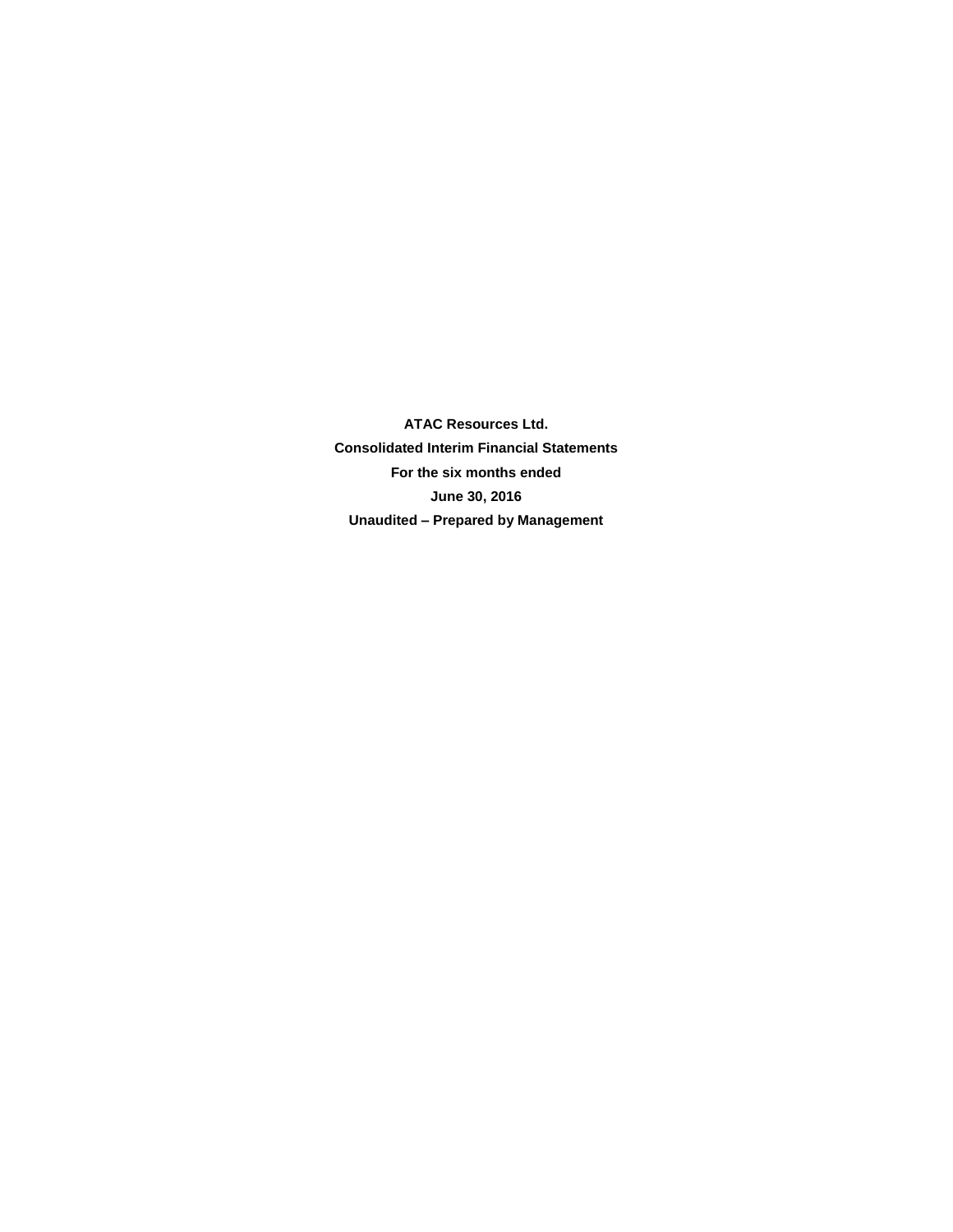ATAC Resources Ltd. #1016 – 510 West Hastings Street Vancouver, British Columbia V6B 1L8

August 11, 2016

To the Shareholders of ATAC Resources Ltd.

The attached consolidated interim financial statements have been prepared by the management of ATAC Resources Ltd. and have not been reviewed by the auditor of the Company.

Yours truly,

Graham Downs Chief Executive Officer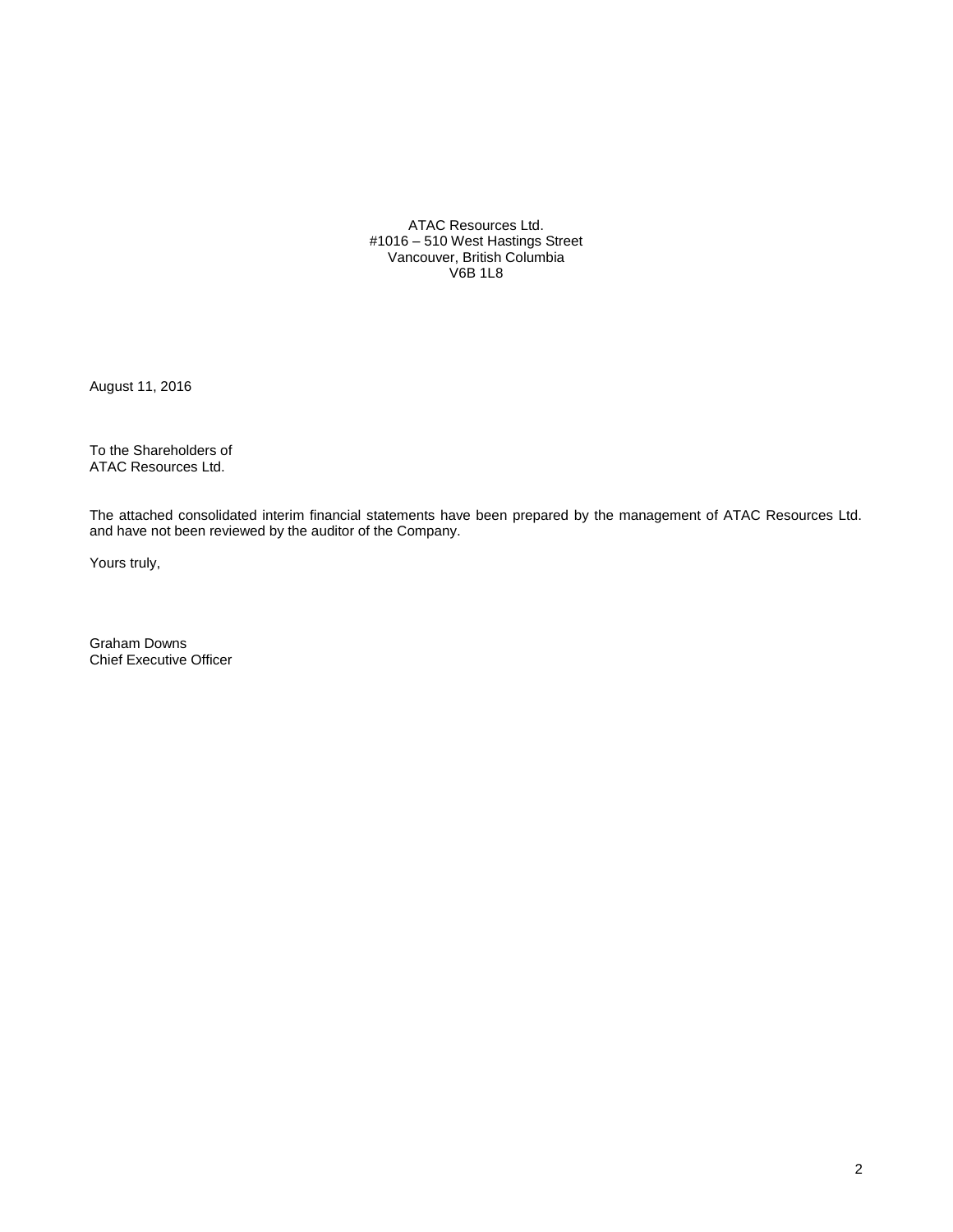# **Consolidated Interim Statements of Financial Position**

# **Unaudited – Prepared by Management**

|                                                                    |                | <b>June 30,</b><br>2016 | December 31,<br>2015 |
|--------------------------------------------------------------------|----------------|-------------------------|----------------------|
|                                                                    | Note           | \$                      | \$                   |
|                                                                    |                |                         |                      |
| <b>Assets</b>                                                      |                |                         |                      |
| <b>Current assets</b>                                              |                |                         |                      |
| Cash and cash equivalents                                          | 3              | 17,535,921              | 15,938,120           |
| Receivables and prepayments                                        | 4              | 121,850                 | 106,380              |
| Marketable securities                                              | 5              | 110,489                 | 59,302               |
|                                                                    |                | 17,768,260              | 16,103,802           |
| <b>Non-current assets</b>                                          |                |                         |                      |
| Marketable securities                                              | 5              | 1                       | 1                    |
| Prepaid exploration expenditures                                   |                | 36,442                  | 6,416                |
| Mineral property interests                                         | $\overline{7}$ | 94,795,440              | 93,280,105           |
|                                                                    |                | 94,831,883              | 93,286,522           |
| <b>Total assets</b>                                                |                | 112,600,143             | 109,390,324          |
| Liabilities and shareholders' equity<br><b>Current liabilities</b> |                |                         |                      |
|                                                                    |                |                         |                      |
| Accounts payable and accrued liabilities                           |                | 51,925                  | 98,468               |
| Accounts payable to related parties                                | 10             | 587,985                 | 52,545               |
| Flow-through share premium liability                               | 14             | 110,001                 |                      |
|                                                                    |                | 749,911                 | 151,013              |
| <b>Non-current liabilities</b>                                     |                |                         |                      |
| Deferred income tax liability                                      | 11             | 11,982,685              | 11,901,575           |
| <b>Total liabilities</b>                                           |                | 12,732,596              | 12,052,588           |
| <b>Shareholders' equity</b>                                        |                |                         |                      |
| Share capital                                                      | 8              | 115,994,755             | 113,055,372          |
| Contributed surplus                                                | 8              | 4,576,239               | 15,609,330           |
| Deficit                                                            |                | (20, 703, 447)          | (31, 326, 966)       |
| <b>Total shareholders' equity</b>                                  |                | 99,867,547              | 97,337,736           |
| Total liabilities and shareholders' equity                         |                | 112,600,143             | 109,390,324          |
|                                                                    |                |                         |                      |
| <b>Nature of Operations and Going Concern</b>                      | 1              |                         |                      |
| <b>Commitment</b>                                                  | 14             |                         |                      |
| <b>Event after the Reporting Period</b>                            | 15             |                         |                      |
|                                                                    |                |                         |                      |

**Approved on behalf of the Board of Directors on August 11, 2016:**

*"Bruce J. Kenway"* **Director** *"Glenn R. Yeadon"* **Director**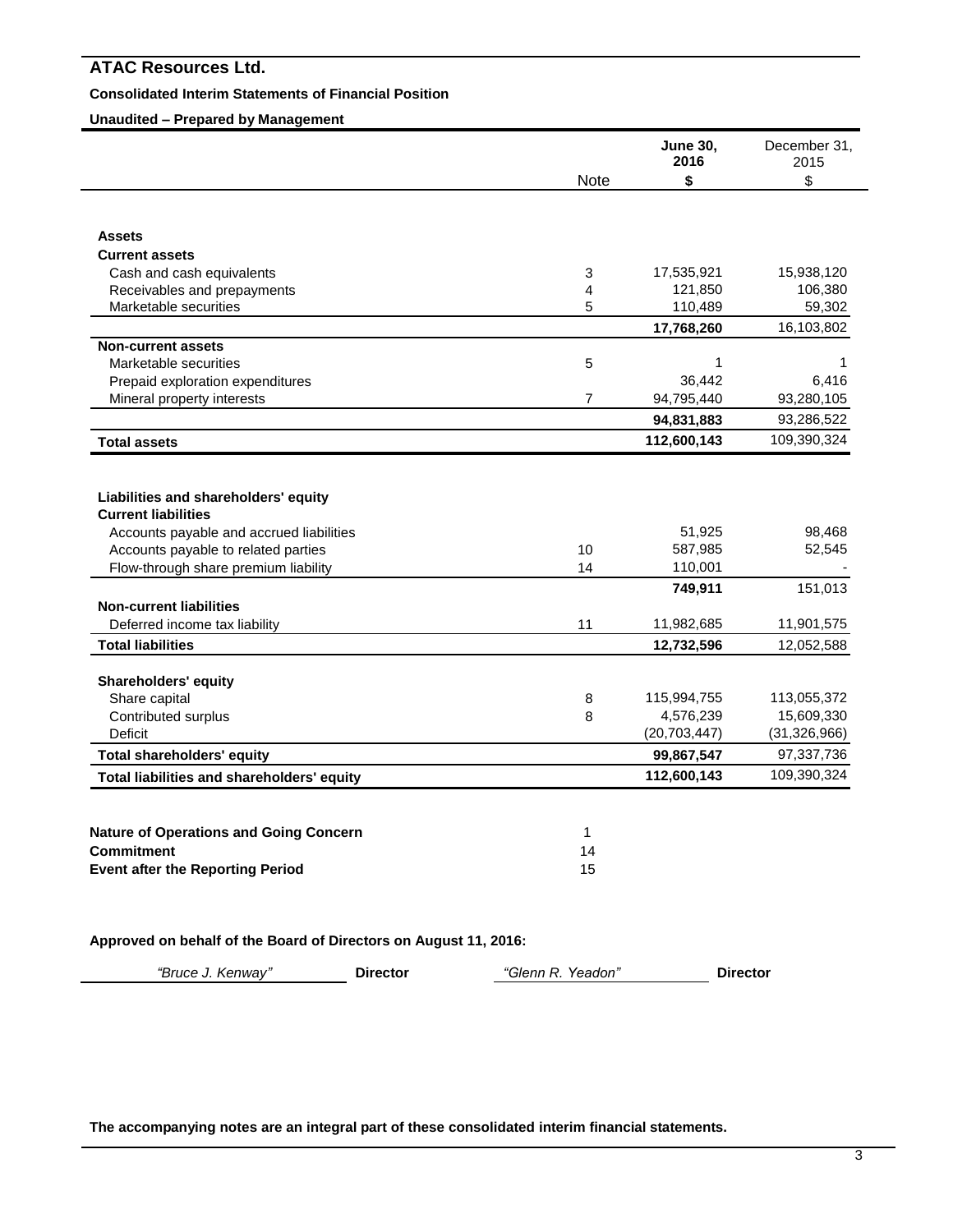# **Consolidated Interim Statements of Changes in Shareholders' Equity**

# **Unaudited – Prepared by Management**

**For the six months ended June 30, 2016 and June 30, 2015**

|                                         | <b>Number</b><br>of shares<br># | <b>Share</b><br>capital | <b>Contributed</b><br>surplus | <b>Deficit</b> | <b>Total</b><br>shareholders'<br>equity |
|-----------------------------------------|---------------------------------|-------------------------|-------------------------------|----------------|-----------------------------------------|
| January 1, 2015                         | 117,794,577                     | 113,055,372             | 16,033,105                    | (30, 774, 935) | 98,313,542                              |
| Share-based payments                    |                                 |                         | 483,734                       |                | 483,734                                 |
| Re-allocated on expiry of options       |                                 |                         | (1,220,046)                   | 1,220,046      |                                         |
| Re-allocated on cancellation of options |                                 |                         | (19, 115)                     | 19,115         |                                         |
| Comprehensive loss for the period       |                                 |                         |                               | (966, 431)     | (966, 431)                              |
| June 30, 2015                           | 117,794,577                     | 113,055,372             | 15,277,678                    | (30, 502, 205) | 97,830,845                              |
| January 1, 2016                         | 117,794,577                     | 113,055,372             | 15,609,330                    | (31, 326, 966) | 97,337,736                              |
| Share-based payments                    |                                 |                         | 292,834                       |                | 292,834                                 |
| Re-allocated on expiry of options       |                                 |                         | (6,987,325)                   | 6,987,325      |                                         |
| Re-allocated on cancellation of options |                                 |                         | (4,338,600)                   | 4,338,600      |                                         |
| Private placement shares issued         | 5,000,000                       | 3,250,000               |                               |                | 3,250,000                               |
| Premium on flow-through shares issued   |                                 | (150,000)               |                               |                | (150,000)                               |
| Share issue costs                       |                                 | (160, 617)              |                               |                | (160,617)                               |
| Comprehensive loss for the period       |                                 |                         |                               | (702, 406)     | (702,406)                               |
| June 30, 2016                           | 122,794,577                     | 115,994,755             | 4,576,239                     | (20, 703, 447) | 99,867,547                              |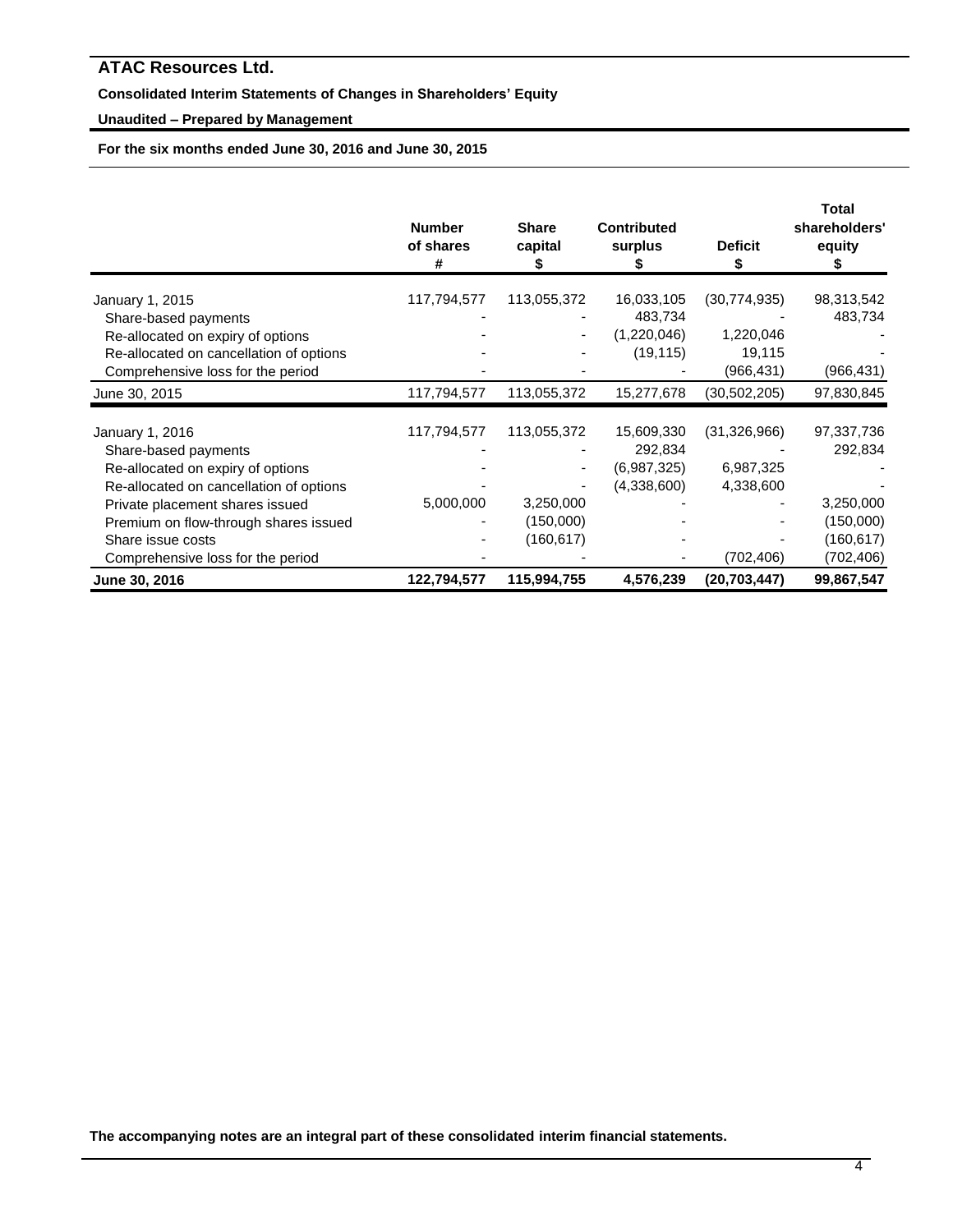# **Consolidated Interim Statements of Loss and Comprehensive Loss**

### **Unaudited – Prepared by Management**

**For the three and six months ended June 30,** 

|                                                |             | Three months ended |                 | Six months ended |             |
|------------------------------------------------|-------------|--------------------|-----------------|------------------|-------------|
|                                                |             | June 30,           | <b>June 30,</b> | June 30,         | June 30,    |
|                                                |             | 2016               | 2015            | 2016             | 2015        |
|                                                | <b>Note</b> | \$                 | \$              | \$               | \$          |
| <b>Expenses</b>                                |             |                    |                 |                  |             |
| Accounting, audit and legal                    | 10          | 23,243             | 21,182          | 50,653           | 44,316      |
| <b>Consulting fees</b>                         | 10          | 10,500             | 10,500          | 21,000           | 21,000      |
| Flow-through taxes                             | 14          |                    | 5,587           |                  | 7,749       |
| General and administrative expenses            | 10          | 30,799             | 21,103          | 47,330           | 29,868      |
| Insurance                                      |             | 11,004             | 11,293          | 22,008           | 22,462      |
| Investor relations and shareholder information | 10          | 21,146             | 39,240          | 48,372           | 71,226      |
| Management, administration and corporate       |             |                    |                 |                  |             |
| development fees                               | 10          | 112,994            | 120,625         | 217,421          | 232,759     |
| Office rent                                    | 10          | 10,500             | 10,500          | 21,000           | 21,000      |
| Property examination costs                     | 10          | 255                | 76,751          | 255              | 103,797     |
| Share-based payments                           | 8           | 243,086            | 414,565         | 292,834          | 483,734     |
| Transfer agent and filing fees                 |             | 5,836              | 12,316          | 10,758           | 18,974      |
| Net loss from operating expenses               |             | (469, 363)         | (743, 662)      | (731, 631)       | (1,056,885) |
| Interest income                                |             | 36,064             | 50,127          | 75,583           | 121,881     |
| Gain (loss) on marketable securities           | 5           | 32,565             | (18, 416)       | 51,187           | (883)       |
| Loss for the period before income taxes        |             | (400, 734)         | (711, 951)      | (604, 861)       | (935, 887)  |
| Deferred income tax expense                    | 11          | (140, 105)         | (47, 546)       | (97, 545)        | (30, 544)   |
| Loss and comprehensive loss for the period     |             | (540, 839)         | (759, 497)      | (702, 406)       | (966, 431)  |
|                                                |             |                    |                 |                  |             |
| Loss per share                                 |             |                    |                 |                  |             |
| Weighted average number of common              |             |                    |                 |                  |             |
| shares outstanding                             |             |                    |                 |                  |             |
| - basic#                                       | 9           | 121,127,910        | 117,794,577     | 119,461,244      | 117,794,577 |
| - diluted #                                    | 9           | 121,127,910        | 117,794,577     | 119,461,244      | 117,794,577 |
| Basic loss per share \$                        | 9           | (0.00)             | (0.01)          | (0.01)           | (0.01)      |
| Diluted loss per share \$                      | 9           | (0.00)             | (0.01)          | (0.01)           | (0.01)      |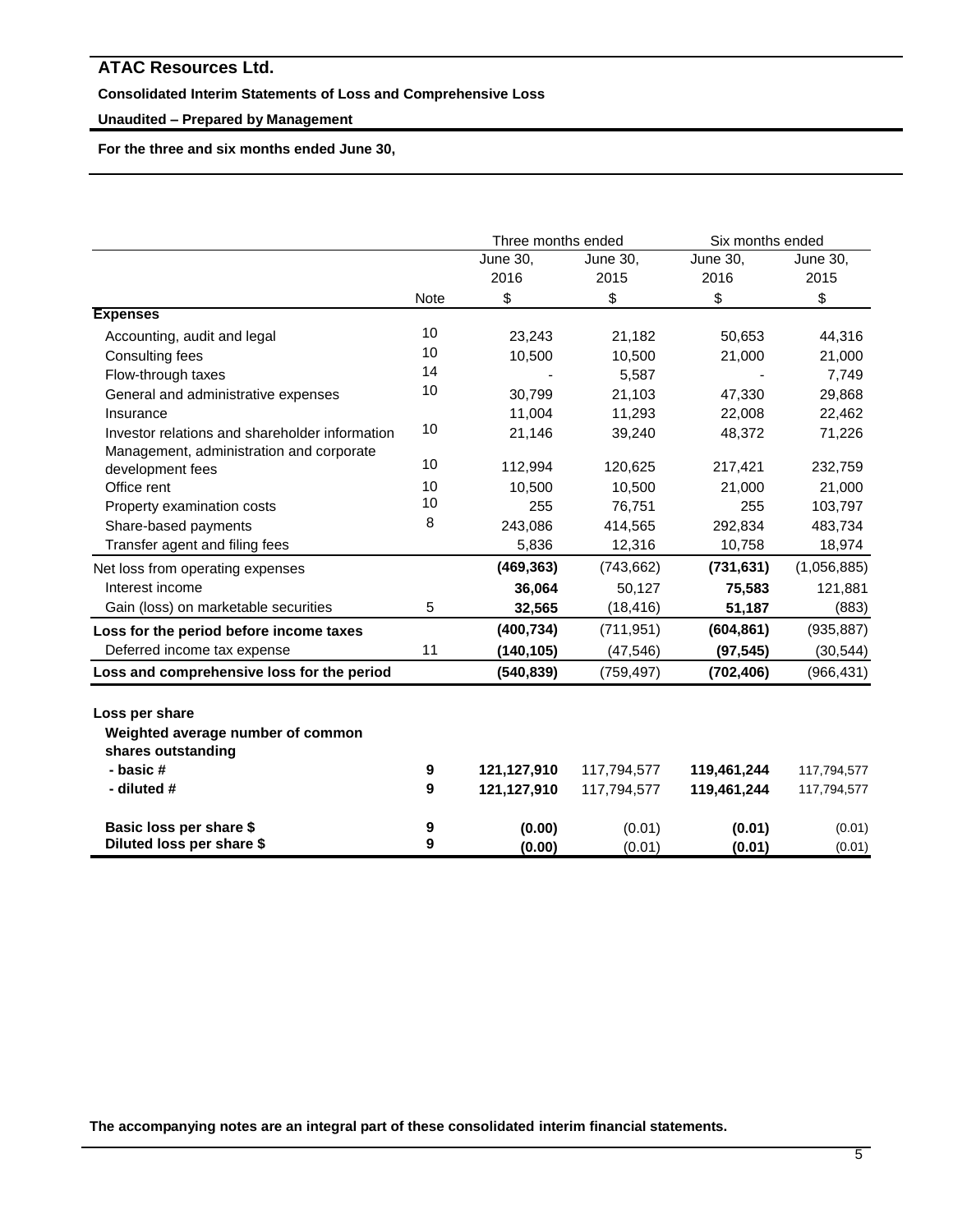# **Consolidated Interim Statements of Cash Flows**

# **Unaudited – Prepared by Management**

| For the six months ended June 30,                | <b>Note</b> | 2016<br>\$ | 2015<br>\$  |
|--------------------------------------------------|-------------|------------|-------------|
|                                                  |             |            |             |
| <b>Operating activities</b>                      |             |            |             |
| Loss and comprehensive loss for the period       |             | (702, 406) | (966, 431)  |
| Adjustments for:                                 |             |            |             |
| Share-based payments                             |             | 292,834    | 483,734     |
| (Gain) loss on marketable securities             |             | (51, 187)  | 883         |
| Interest income                                  |             | (75, 583)  | (121, 881)  |
| Deferred income tax expense                      |             | 97,545     | 30,544      |
| Net change in non-cash working capital items     | 12          | (13, 171)  | (14, 683)   |
|                                                  |             | (451,968)  | (587, 834)  |
|                                                  |             |            |             |
| <b>Financing activities</b>                      |             |            |             |
| Issue of common shares for cash                  |             | 3,250,000  |             |
| Share issue costs                                |             | (210, 550) |             |
|                                                  |             | 3,039,450  |             |
| <b>Investing activities</b>                      |             |            |             |
| Interest received                                |             | 75,583     | 121,881     |
| Mineral property acquisition costs               |             | (160, 406) | (112, 898)  |
| Prepaid exploration expenditures                 |             | (22, 336)  | (34,049)    |
| Deferred exploration and evaluation expenditures |             | (882, 522) | (606, 101)  |
|                                                  |             | (989, 681) | (631, 167)  |
| Increase (decrease) in cash and cash equivalents |             | 1,597,801  | (1,219,001) |
| Cash and cash equivalents, beginning of period   |             | 15,938,120 | 20,424,734  |
| Cash and cash equivalents, end of period         |             | 17,535,921 | 19,205,733  |

**Supplemental cash flow information** 12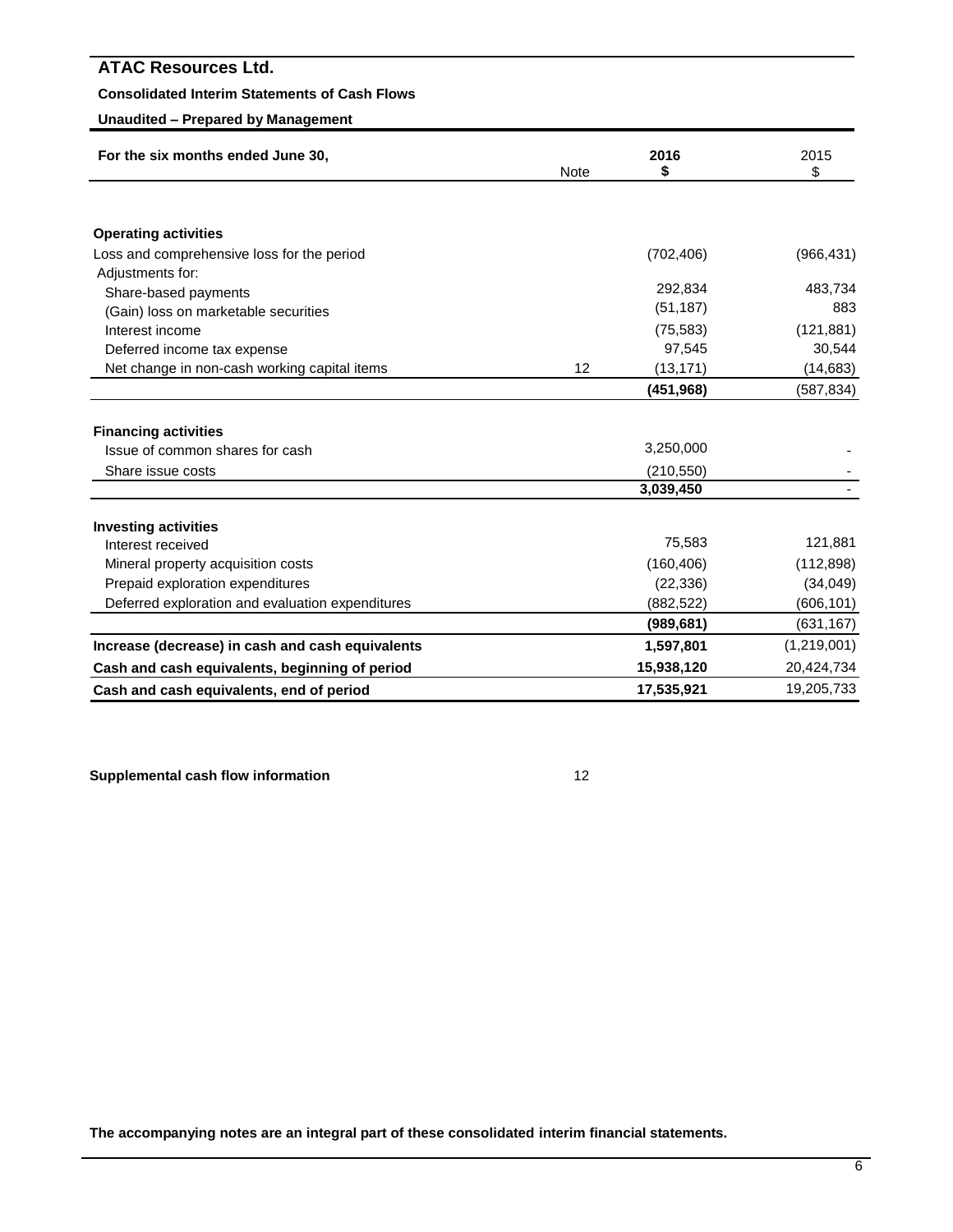# **ATAC Resources Ltd. Notes to the Consolidated Interim Financial Statements Unaudited – Prepared by Management**

### **For the six months ended June 30, 2016 and June 30, 2015**

### **1. Nature of operations and going concern**

ATAC Resources Ltd. (the "Company" or "ATAC") was incorporated under the laws of the Province of British Columbia, Canada. Head office is located at 1016 - 510 West Hastings Street, Vancouver, British Columbia, Canada, V6B 1L8. Its records office is located at 1710 - 1177 West Hastings Street, Vancouver, British Columbia, Canada, V6E 2L3. Its main business activity is the acquisition, exploration and evaluation of mineral property interests located in Canada. The consolidated interim financial statements ("financial statements") of the Company as at June 30, 2016 and December 31, 2015 and for the six months ended June 30, 2016 and June 30, 2015 comprise the Company and its subsidiaries. Its common shares trade on the TSX Venture Exchange ("TSX-V").

The Company is in the process of exploring its mineral property interests and has not yet determined whether they contain mineral reserves that are economically recoverable. The Company's continuing operations and the underlying value and recoverability of the amounts shown for mineral property interests are entirely dependent upon the existence of economically recoverable mineral reserves, the ability of the Company to obtain the necessary financing to complete the exploration and development of the mineral property interests, obtaining the necessary permits to mine, and on future profitable production or proceeds from the disposition of the mineral property interests.

These financial statements are prepared on the basis that the Company will continue as a going concern, which assumes that the Company will be able to continue in operation for the foreseeable future and will be able to realize its assets and discharge its liabilities and commitments in the normal course of operations. As an exploration stage company, the Company does not have revenues and historically has recurring operating losses. As at June 30, 2016, the Company had working capital of \$17,018,349 (December 31, 2015 - \$15,952,789) and shareholders' equity of \$99,867,547 (December 31, 2015 - \$97,337,736). Management has assessed that this working capital is sufficient for the Company to continue as a going concern beyond one year. If the going concern assumption were not appropriate for these financial statements it would be necessary to restate the Company's assets and liabilities on a liquidation basis.

#### **2. Significant accounting policies**

#### **(a) Basis of presentation**

These financial statements have been prepared in conformity with International Accounting Standard ("IAS") 34, Interim Financial Reporting*,* using the same accounting policies as detailed in the Company's annual audited consolidated financial statements for the year ended December 31, 2015, and do not include all the information required for full annual financial statements in accordance with International Financial Reporting Standards ("IFRS"), as issued by the International Accounting Standards Board ("IASB") and interpretations of the International Financial Reporting Interpretations Committee ("IFRIC"). It is suggested that the financial statements be read in conjunction with the annual audited financial statements.

These financial statements have been prepared on an historical cost basis, except for financial instruments which are classified as fair value through profit or loss ("FVTPL"). In addition, these financial statements have been prepared using the accrual basis of accounting, except for cash flow information.

The accounting policies used are those the Company expects to adopt in its consolidated financial statements for the year ended December 31, 2016, and have been applied consistently to all periods presented by the Company and its subsidiaries.

All amounts on the financial statements are presented in Canadian dollars which is the functional currency of the Company and its subsidiaries.

Effective January 1, 2016 the Company's operating expenses are being further detailed in the body of the Consolidated Statement of Loss and Comprehensive Loss. Administrative and management fees, insurance expense, office rent, and transfer agent and filing fees, that were previously included in office and administration expense, are now shown as separate line items. Investor relations fees have been removed from investor relations expense and are included with the administrative and management fees under the new heading – "management, administrative and corporate development fees". Investor relations has been renamed – "investor relations and shareholder information". The new presentation provides greater detail and presents the various operating fees as a single amount separate from non-fee expenses. The comparative figures for the six months ended June 30, 2015 have been restated to reflect the new presentation.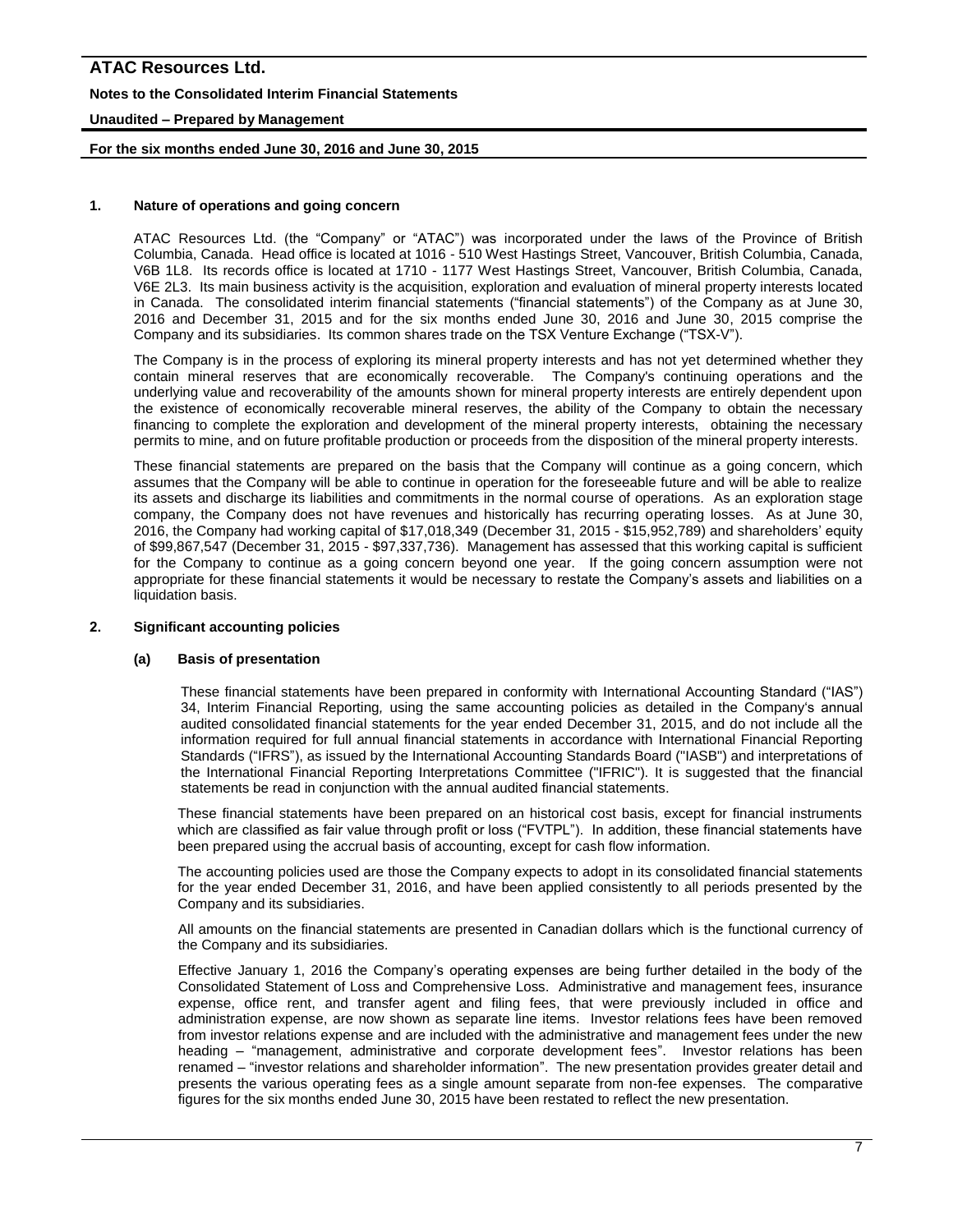# **ATAC Resources Ltd. Notes to the Consolidated Interim Financial Statements**

# **Unaudited – Prepared by Management**

### **For the six months ended June 30, 2016 and June 30, 2015**

#### **2. Significant accounting policies** (continued)

#### **(b) Standards issued but not yet effective**

Certain pronouncements have been issued by the IASB or IFRIC that are effective for accounting periods beginning on or after January 1, 2017. Many of these updates are not applicable or consequential to the Company and have been excluded from the discussion below.

*Tentatively effective for annual periods beginning on or after January 1, 2018*

• New standard IFRS 9 *Financial Instruments*

IFRS 9 adds new requirements for impairment of financial assets and makes changes to the classification and measurement of financial instruments. When complete, IFRS 9 will replace IAS 39 *Financial Instruments: Recognition and Measurement*

The Company has initially assessed that there will be no material reporting changes as a result of adopting the new standard, however, there will be enhanced disclosure requirements.

### **3. Cash and cash equivalents**

| Cash and cash equivalents consist of the following: | <b>June 30,</b> | December 31. |  |
|-----------------------------------------------------|-----------------|--------------|--|
|                                                     | 2016            | 2015         |  |
|                                                     |                 |              |  |
| Bank and broker balances                            | 5.659.087       | 227.504      |  |
| Cashable investment certificates                    | 11.876.834      | 15.710.616   |  |
|                                                     | 17,535,921      | 15,938,120   |  |

### **4. Receivables and prepayments**

| Receivables and prepayments consist of the following: | <b>June 30,</b> | December 31, |  |
|-------------------------------------------------------|-----------------|--------------|--|
|                                                       | 2016            | 2015         |  |
|                                                       |                 |              |  |
| Sales tax recoverable                                 | 59.023          | 18.564       |  |
| Yukon mineral exploration grant receivable            | 4.214           | 31.968       |  |
| Prepaid expenses                                      | 58.613          | 55,848       |  |
|                                                       | 121.850         | 106.380      |  |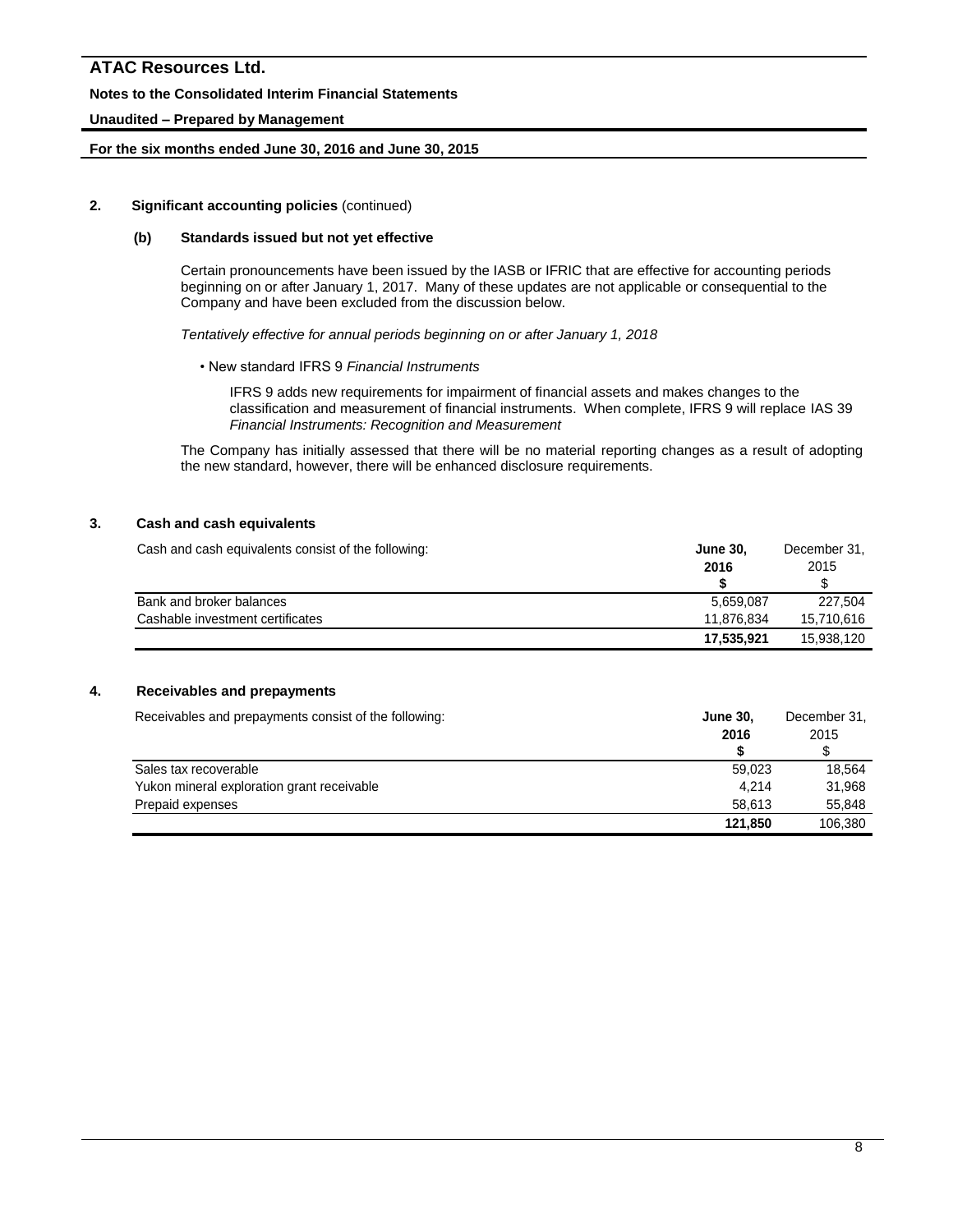### **Notes to the Consolidated Interim Financial Statements**

### **Unaudited – Prepared by Management**

### **For the six months ended June 30, 2016 and June 30, 2015**

#### **5. Marketable securities**

Marketable securities consist of various common shares received on the option of mineral property interests as follows:

|                                | Shares with<br>an active market |                         | Shares without<br>an active market |                        |                             |
|--------------------------------|---------------------------------|-------------------------|------------------------------------|------------------------|-----------------------------|
|                                | Cost<br>\$                      | <b>Fair value</b><br>\$ | Cost<br>\$                         | <b>Fair value</b><br>P | <b>Total</b><br>gain (loss) |
| January 1, 2015                | 491,834                         | 85,199                  | 10,000                             |                        |                             |
| Unrealized loss for the period |                                 | (883)                   |                                    |                        | (883)                       |
| June 30, 2015                  | 491,834                         | 84,316                  | 10,000                             |                        | (883)                       |
| January 1, 2016                | 491,834                         | 59,302                  | 10.000                             |                        |                             |
| Unrealized gain for the period |                                 | 51,187                  |                                    |                        | 51,187                      |
| June 30, 2016                  | 491,834                         | 110,489                 | 10,000                             |                        | 51,187                      |

The valuation of the shares with an active market has been determined in whole by reference to the bid price of the shares on the TSX-V or Toronto Stock Exchange ("TSX") at each period end date.

The shares without an active market are private company shares received as payment on optioned mineral property interests. The shares were written-down in 2008 to a carrying value of \$1, as no active market existed or exists, and no value can be determined.

### **6. Subsidiary information**

On July 14, 2010 two wholly-owned subsidiary companies were incorporated under the laws of the Province of British Columbia, Canada to facilitate the possible transfer to them of certain of the Company's mineral property interests. From incorporation to June 30, 2016, neither of the subsidiaries have had any transactions other than to issue nominal \$1 share capital to the Company.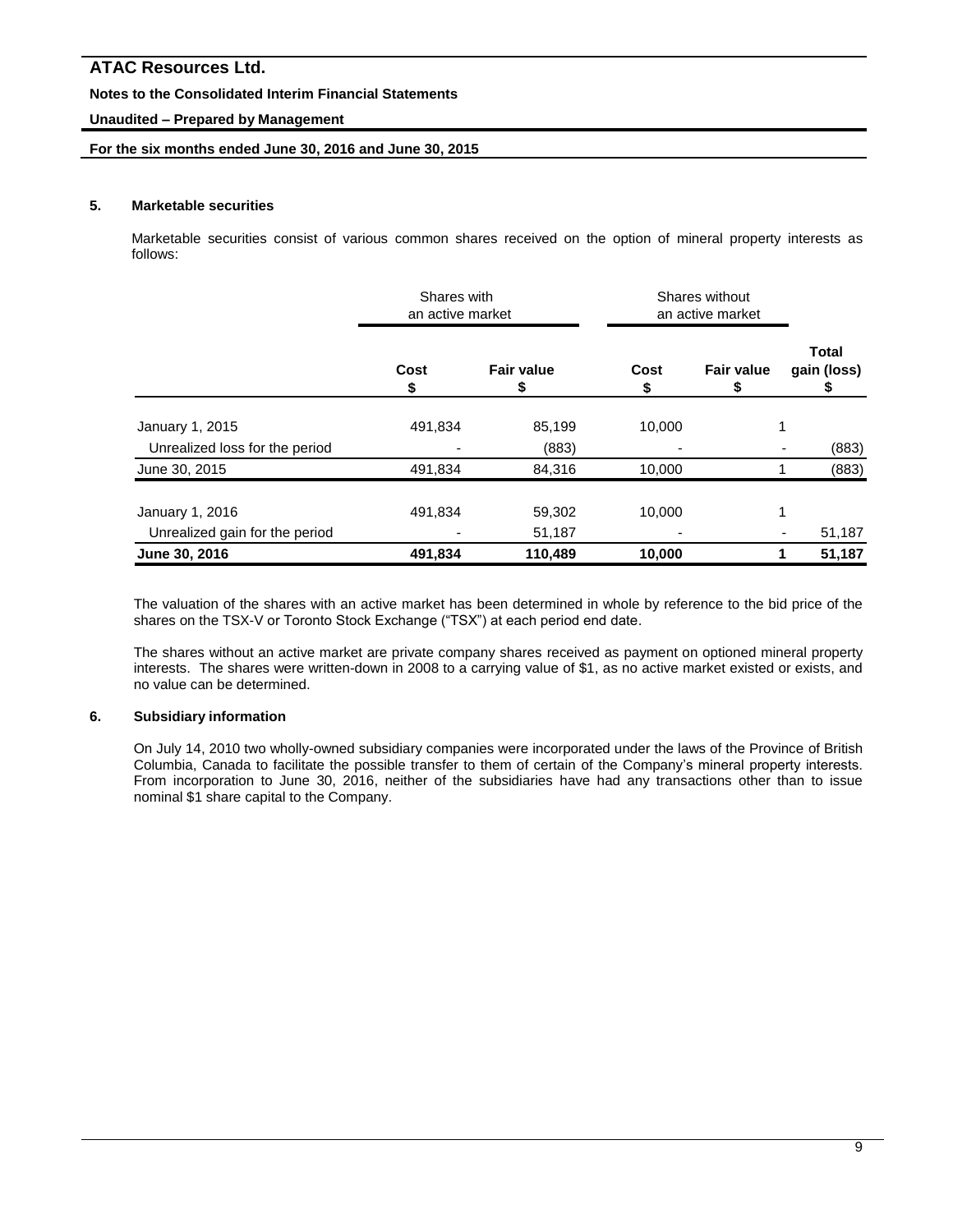### **Notes to the Consolidated Interim Financial Statements**

### **Unaudited – Prepared by Management**

### **For the six months ended June 30, 2016 and June 30, 2015**

# **7. Mineral property interests**

The Company's mineral property interests consist of various exploration stage properties located in the Yukon Territory, Canada. The properties have been grouped into those which are wholly-owned and those which are royalty or other interests. Properties which are in close proximity and could be developed as a single economic unit are grouped into projects.

|                                  | Wholly-<br>owned | Other<br>interests | Total      |
|----------------------------------|------------------|--------------------|------------|
|                                  |                  | \$                 |            |
| January 1, 2015                  | 89,583,690       |                    | 89,583,691 |
| Acquisitions/staking/assessments | 112,898          |                    | 112,898    |
| Exploration and evaluation       | 1,185,087        |                    | 1,185,087  |
| June 30, 2015                    | 90,881,675       |                    | 90,881,676 |
| January 1, 2016                  | 93,280,104       |                    | 93,280,105 |
| Acquisitions/staking/assessments | 160,406          |                    | 160,406    |
| Exploration and evaluation       | 1,354,929        |                    | 1,354,929  |
| June 30, 2016                    | 94,795,439       |                    | 94,795,440 |

Changes in the project carrying amounts for the six months ended June 30, 2016 and June 30, 2015 are summarized as follows:

#### **Six months ended June 30, 2015**

|                                                | January 1,<br>2015<br>\$ | <b>Acquisitions</b><br>/ staking /<br>assessments<br>\$ | <b>Exploration</b><br>and<br>evaluation<br>\$ | <b>June 30,</b><br>2015<br>\$ |
|------------------------------------------------|--------------------------|---------------------------------------------------------|-----------------------------------------------|-------------------------------|
| <b>Wholly-owned</b><br>projects<br>Rackla Gold |                          |                                                         |                                               |                               |
| - Nadaleen                                     | 57,739,231               | 97,030                                                  | 955,130                                       | 58,791,391                    |
| - Rau                                          | 31,837,181               |                                                         | 192,290                                       | 32,029,471                    |
|                                                | 89,576,412               | 97,030                                                  | 1,147,420                                     | 90,820,862                    |
| Connaught                                      |                          | 14,896                                                  | 26,357                                        | 41,254                        |
| <b>Idaho Creek</b>                             | 680                      |                                                         | 295                                           | 975                           |
| Panorama                                       | 4,082                    | 972                                                     | 11,015                                        | 16,069                        |
| Rosy                                           | 2,515                    |                                                         |                                               | 2,515                         |
| <b>Total</b>                                   | 89,583,690               | 112,898                                                 | 1,185,087                                     | 90,881,675                    |
| <b>Other interests</b>                         |                          |                                                         |                                               |                               |
| Dawson Gold                                    |                          |                                                         |                                               |                               |
| <b>Total all projects</b>                      | 89,583,691               | 112,898                                                 | 1,185,087                                     | 90,881,676                    |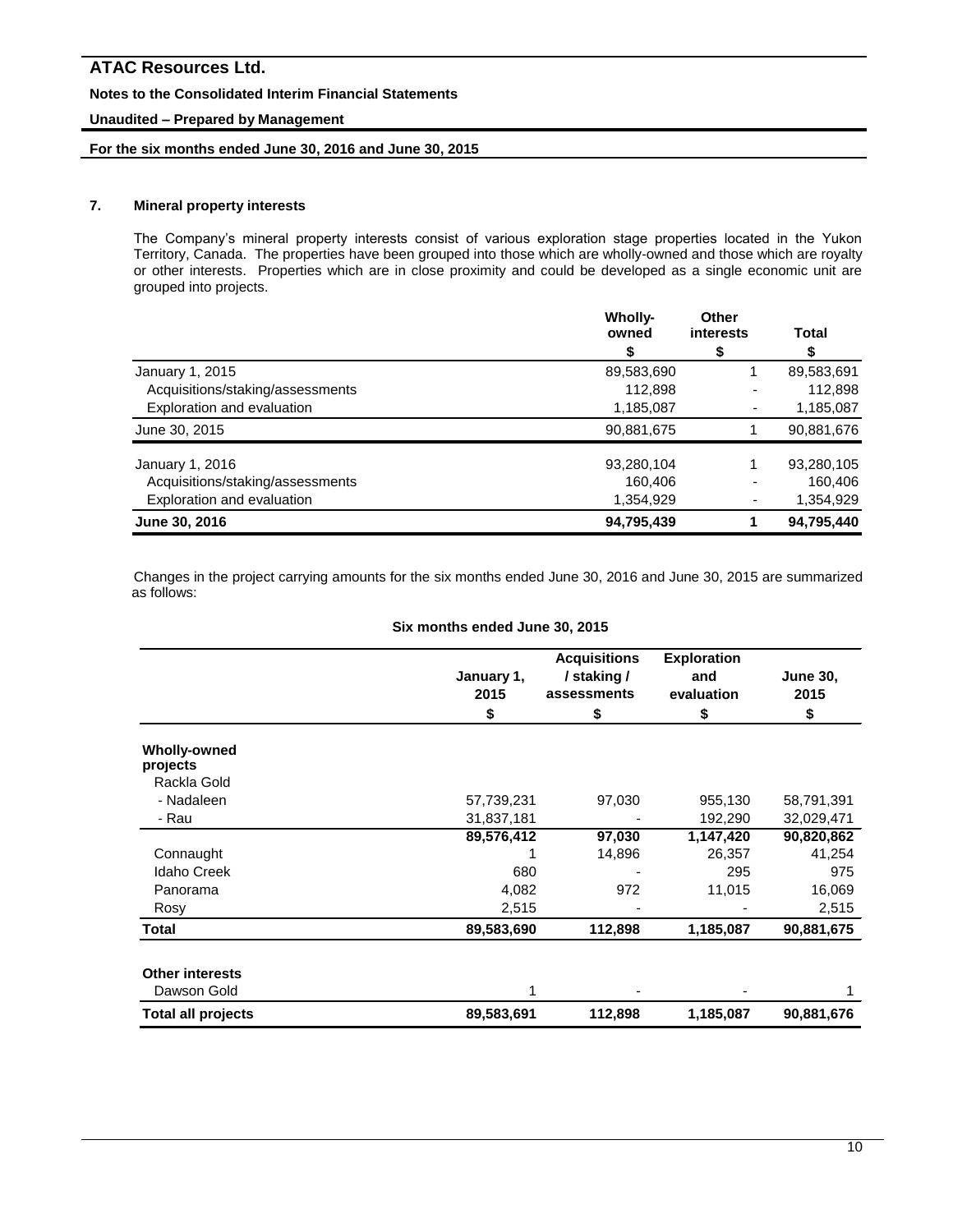# **Notes to the Consolidated Interim Financial Statements**

# **Unaudited – Prepared by Management**

# **For the six months ended June 30, 2016 and June 30, 2015**

# **7. Mineral property interests** (continued)

Exploration and evaluation expenditures on the projects consisted of the following:

|                                                 | Nadaleen | Rau     | <b>Others</b> | Total     |
|-------------------------------------------------|----------|---------|---------------|-----------|
| Six months ended June 30, 2015                  | \$       | \$      | \$            | \$        |
|                                                 |          |         |               |           |
| Assays                                          | 18,657   | 10,052  |               | 28,709    |
| Drilling                                        | 187,924  |         |               | 187,924   |
| Field                                           | 99,585   | 23,850  |               | 123,435   |
| Helicopter and fixed wing                       | 160,846  | 72,424  |               | 233,270   |
| Labour                                          | 330,602  | 59,271  | 25,555        | 415,428   |
| Resource, engineering and environmental studies |          | 3.515   |               | 3.515     |
| Survey and consulting                           | 107.540  | 11.740  | 11.164        | 130,444   |
| Travel and accommodation                        | 49,976   | 11,438  | 948           | 62,362    |
| Total                                           | 955,130  | 192.290 | 37.667        | 1,185,087 |

### **Six months ended June 30, 2016**

|                                 | January 1,<br>2016<br>\$ | <b>Acquisitions</b><br>/ staking /<br>assessments<br>\$ | <b>Exploration</b><br>and<br>evaluation<br>\$ | <b>June 30,</b><br>2016<br>\$ |
|---------------------------------|--------------------------|---------------------------------------------------------|-----------------------------------------------|-------------------------------|
| <b>Wholly-owned</b><br>projects |                          |                                                         |                                               |                               |
| Rackla Gold                     |                          |                                                         |                                               |                               |
| - Nadaleen                      | 59,519,646               | 158,809                                                 | 391,698                                       | 60,070,153                    |
| - Rau                           | 33,629,573               |                                                         | 947,116                                       | 34,576,689                    |
|                                 | 93,149,219               | 158,809                                                 | 1,338,814                                     | 94,646,842                    |
| Connaught                       | 94,980                   |                                                         | 11,289                                        | 106,269                       |
| <b>Idaho Creek</b>              | 17,280                   | 1,597                                                   | 612                                           | 19,489                        |
| Panorama                        | 16,110                   |                                                         |                                               | 16,110                        |
| Rosy                            | 2,515                    |                                                         | 4,214                                         | 6,729                         |
| Total                           | 93,280,104               | 160,406                                                 | 1,354,929                                     | 94,795,439                    |
| <b>Other interests</b>          |                          |                                                         |                                               |                               |
| Dawson Gold                     |                          |                                                         |                                               |                               |
| <b>Total all projects</b>       | 93,280,105               | 160,406                                                 | 1,354,929                                     | 94,795,440                    |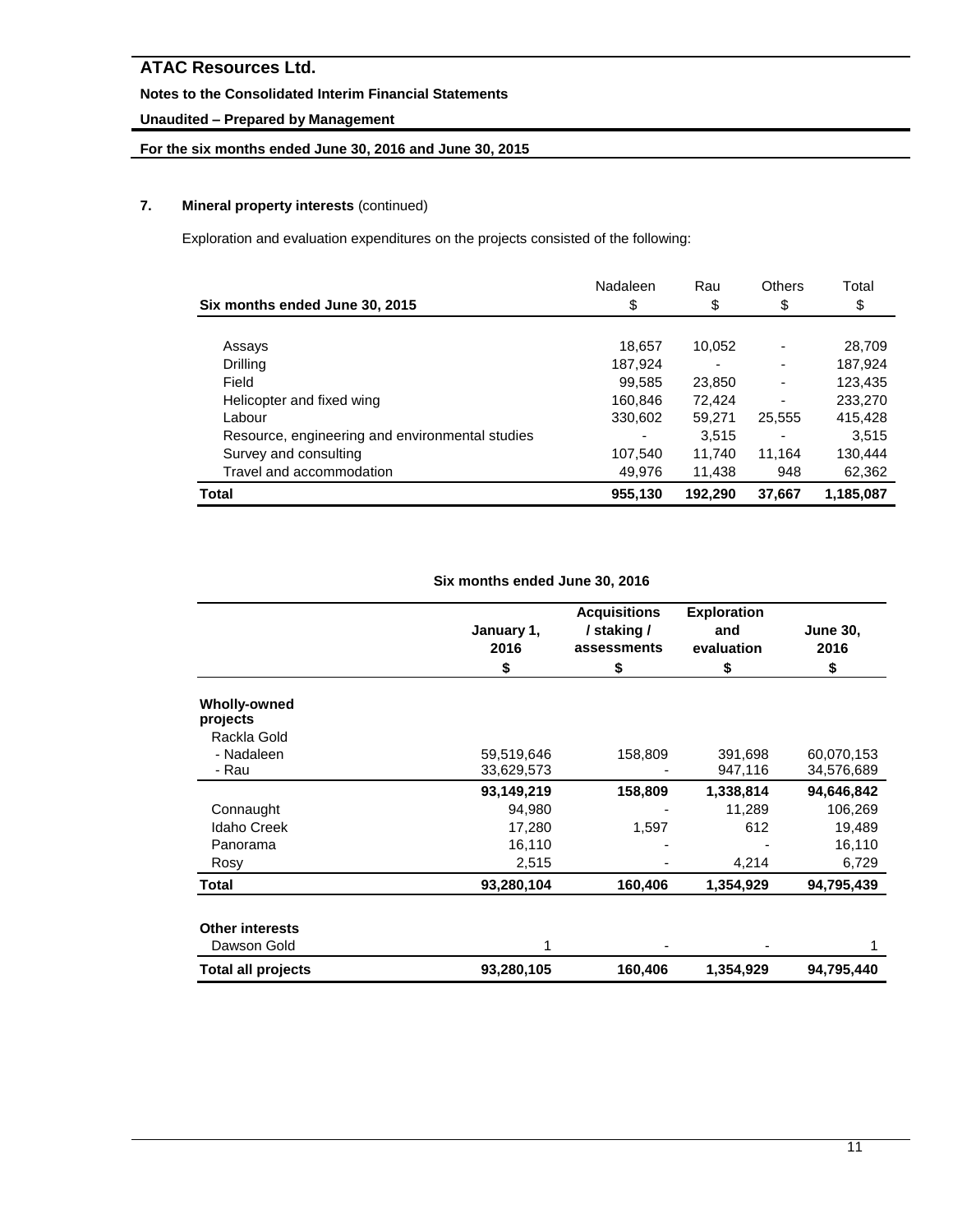### **Notes to the Consolidated Interim Financial Statements**

# **Unaudited – Prepared by Management**

### **For the six months ended June 30, 2016 and June 30, 2015**

### **7. Mineral property interests** (continued)

Exploration and evaluation expenditures on the projects consisted of the following:

|                                                 | Nadaleen | Rau     | <b>Others</b> | Total     |
|-------------------------------------------------|----------|---------|---------------|-----------|
| Six months ended June 30, 2016                  | \$       | \$      | \$            | \$        |
|                                                 |          |         |               |           |
| Assays                                          | 8,248    | 49.350  | 454           | 58,052    |
| Drilling                                        | 6.935    | 64,283  | ۰             | 71,218    |
| Field                                           | 32,566   | 64.695  | 1,693         | 98,954    |
| Helicopter and fixed wing                       | 85.626   | 171.934 | 4.898         | 262,458   |
| Labour                                          | 130,767  | 321.192 | 13.284        | 465.243   |
| Resource, engineering and environmental studies | 2,388    | 210,555 |               | 212,943   |
| Survey and consulting                           | 101,495  | 32.420  |               | 133,915   |
| Travel and accommodation                        | 23,673   | 32,687  |               | 56,360    |
|                                                 | 391.698  | 947.116 | 20,329        | 1,359,143 |
| Less: Yukon mineral exploration grant           |          |         | (4,214)       | (4,214)   |
| <b>Total</b>                                    | 391,698  | 947,116 | 16,115        | 1,354,929 |

### **(1) Wholly-owned projects**

The Company's wholly owned projects are comprised of the rights to explore various mineral claims located in the Yukon Territory, which are at various stages of exploration. They are not subject to any option or sale agreements, except as noted below.

### **Rackla Gold project**

The Rackla Gold project consists of a 100% interest in the Rau (ACX, AT, BT, EX, GF, Gam, PH, Q, R, Rau, RR, S, T and WH mineral claims), Jam, Mouse, Sten (Dale, EN, IS, OS, ST, and Sten mineral claims) and Stoked (HO, Rae and Stoked mineral claims) mineral properties located in the Mayo Mining District, Yukon Territory.

Cash and common shares totaling \$165,600 have been received under previous option agreements.

### **Connaught project**

The Connaught project consists of a 100% interest in the CN, NC and OM mineral claims located in the Dawson Mining District, Yukon Territory.

Cash and common shares totaling \$252,500 were received in 2009 for a 50% sale of the project, which was repurchased in 2012 by issuing common shares having a value of \$182,250.

An impairment write-down of \$387,023 was recorded in 2014. New expenditures have been incurred since then to take advantage of favorable government assessment credits and grants.

#### **Idaho Creek project**

The Idaho Creek project consists of a 100% interest in the Idaho mineral claims located in the Whitehorse Mining District, Yukon Territory.

Cash and common shares totaling \$269,413 have been received under previous option agreements.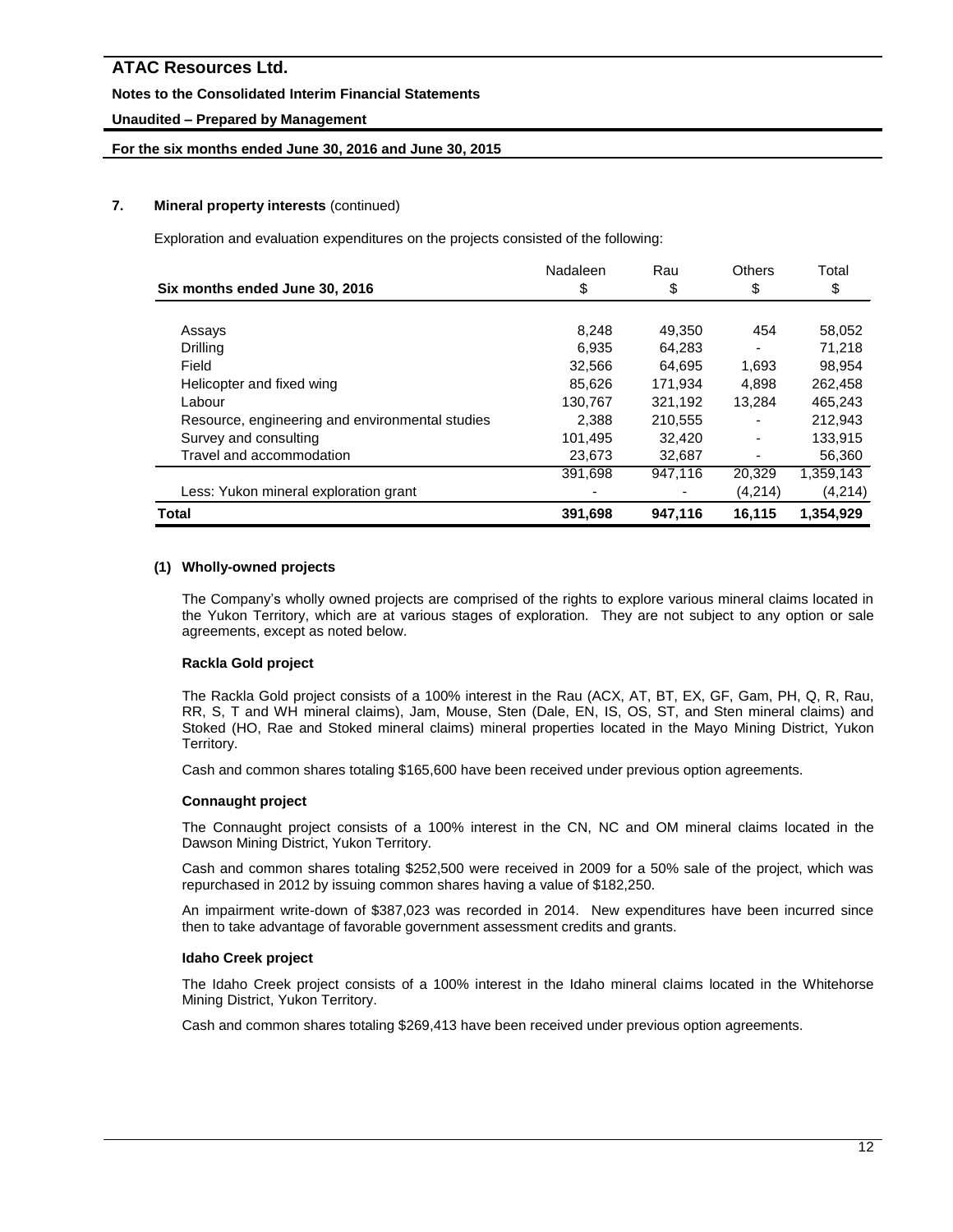### **Notes to the Consolidated Interim Financial Statements**

### **Unaudited – Prepared by Management**

### **For the six months ended June 30, 2016 and June 30, 2015**

#### **7. Mineral property interests** (continued)

#### **(1) Wholly-owned projects** (continued)

#### **Panorama project**

The Panorama project consists of a 100% interest in the Aussie mineral claims located in the Dawson Mining District, Yukon Territory. The claims are subject to a 3% net smelter return royalty ("NSR") on all commercial production from the claims.

Cash and common shares totaling \$328,400 have been received under previous option agreements.

#### **Rosy project**

The Rosy project consists of a 100% interest in the Rosy mineral claims located in the Whitehorse Mining District, Yukon Territory.

The Company has been approved to receive financial assistance from the Yukon Government on its Rosy claims, which will reimburse the Company for one-half of its 2016 qualified exploration expenditures on the claims, to a maximum of \$6,176. The Company has accrued \$4,214 of the grant, which has been recorded as a reduction of current period exploration expenditures.

Cash and common shares totaling \$167,000 have been received under previous option agreements.

#### **(2) Other interests**

#### **Joint exploration property - Dawson Gold project**

The Dawson Gold project consists of a 50% interest in the DM and Nit mineral claims located in the Dawson and Whitehorse Mining Districts, Yukon Territory, and the GG, SH and TL mineral claims located in the Dawson Mining District, Yukon Territory.

The other 50% interest was sold to Arcus Development Group Inc. ("Arcus"), under an option Agreement which completed in 2012. Under the Agreement the Company received \$185,000 and 1,000,000 Arcus common shares, and Arcus completed a \$3,500,000 exploration program.

The Company's share of subsequent joint exploration expenditures on the properties totalled \$131,682, which amounts were considered impaired and written-down in 2014. There have been no significant property or exploration expenditures since 2012, and none during the six months ended June 30, 2016 or June 30, 2015.

See note 15 for details of a subsequent sale of the project.

#### **Royalty interests**

The Company has a 1% NSR on the Golden Revenue, Nitro, and Seymour properties located in the Whitehorse Mining District, Yukon Territory.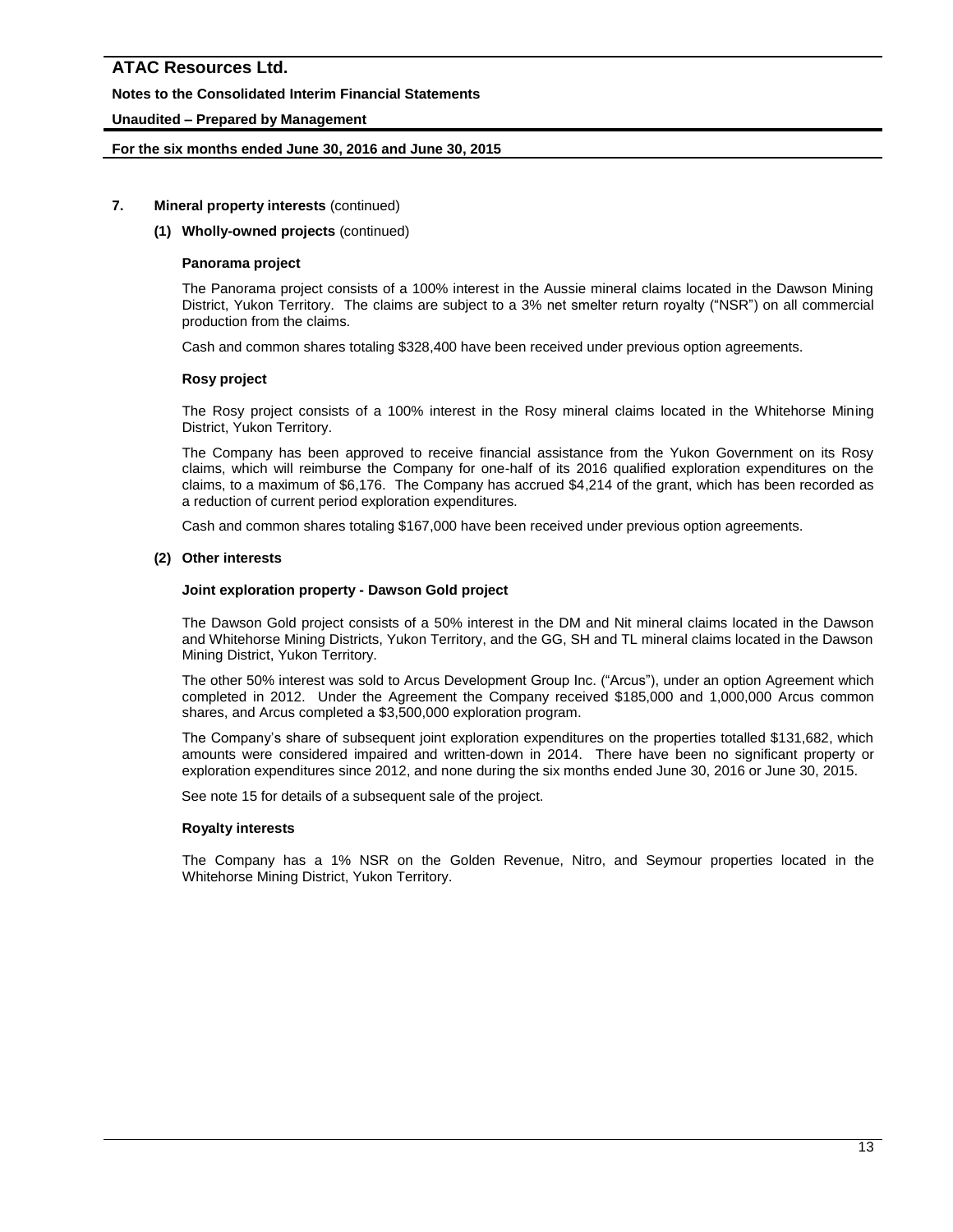### **Notes to the Consolidated Interim Financial Statements**

### **Unaudited – Prepared by Management**

### **For the six months ended June 30, 2016 and June 30, 2015**

#### **8. Share capital**

The authorized share capital of the Company consists of unlimited common shares without par value, and unlimited Class "A" preferred shares with a par value of \$1.00 each. All issued shares are fully paid.

#### **Transactions for the issue of share capital during the six months ended June 30, 2016:**

On April 22, 2016, the Company completed a flow-through private placement consisting of the issue of 5,000,000 common shares at a price of \$0.65 each for gross proceeds of \$3,250,000. The flow-through shares were issued at a premium to the trading value of the Company's common shares at the date the flow-through was announced, which is a reflection of the value of the income tax write-offs that the Company will renounce to the flow-through shareholders. The premium was determined to be \$150,000 and has been recorded as a reduction of share capital. An equivalent flow-through share premium liability was recorded which will be reversed pro-rata as the required exploration expenditures are completed (see note 14).

The Underwriters were paid commissions and expenses of \$194,300, and legal and filing fees amounted to \$22,750. The total share issue costs of \$217,050, net of deferred tax benefits of \$56,433 have been shown as a reduction of share capital.

#### **Transactions for the issue of share capital during the six months ended June 30, 2015:**

There were no transactions for the issue of share capital during the six months ended June 30, 2015.

#### **Common share rights**

The Company has a "Rights Plan" under which one Right is issued for each issued and outstanding common share of the Company. Each Right entitles the holder to purchase from the Company one common share at a price equal to one-half the market price for each common share of the Company, subject to certain anti-dilutive adjustments. The Rights are exercisable only if the Company receives an unacceptable take-over bid as defined in the Rights Agreement. The original Rights Plan was replaced with a new Rights Plan at the June 2014 annual shareholders' meeting and will remain in effect until the annual shareholders' meeting in 2017. As at June 30, 2016, there were 122,794,577 Rights outstanding (December 31, 2015 – 117,794,577).

#### **Stock options**

The Company has an incentive stock option plan (the "Plan"), under which the maximum number of stock options issued cannot exceed 10% of the Company's currently issued and outstanding common shares. The exercise period for any options granted under the Plan cannot exceed ten years. The exercise price of options granted under the Plan cannot be less than the "discounted market price" of the common shares (defined as the last closing market price of the Company's common shares immediately preceding the issuance of a news release announcing the granting of the options, less a discount of from 15% to 25%), unless otherwise agreed to by the Company and accepted by the TSX-V.

A participant who is not a consultant conducting investor relations activities, who is granted an option under the Plan with exercise prices at or above "Market Price" will have their options vest immediately, unless otherwise determined by the Board of Directors. A participant who is granted an option under the Plan with exercise prices below "Market Price" will become vested with the right to exercise one-sixth of the option upon conclusion of every three months subsequent to the grant date. A participant who is a consultant conducting investor relations activities who is granted options under the Plan will become vested with the right to exercise one-quarter of the options upon conclusion of every three months subsequent to the grant date.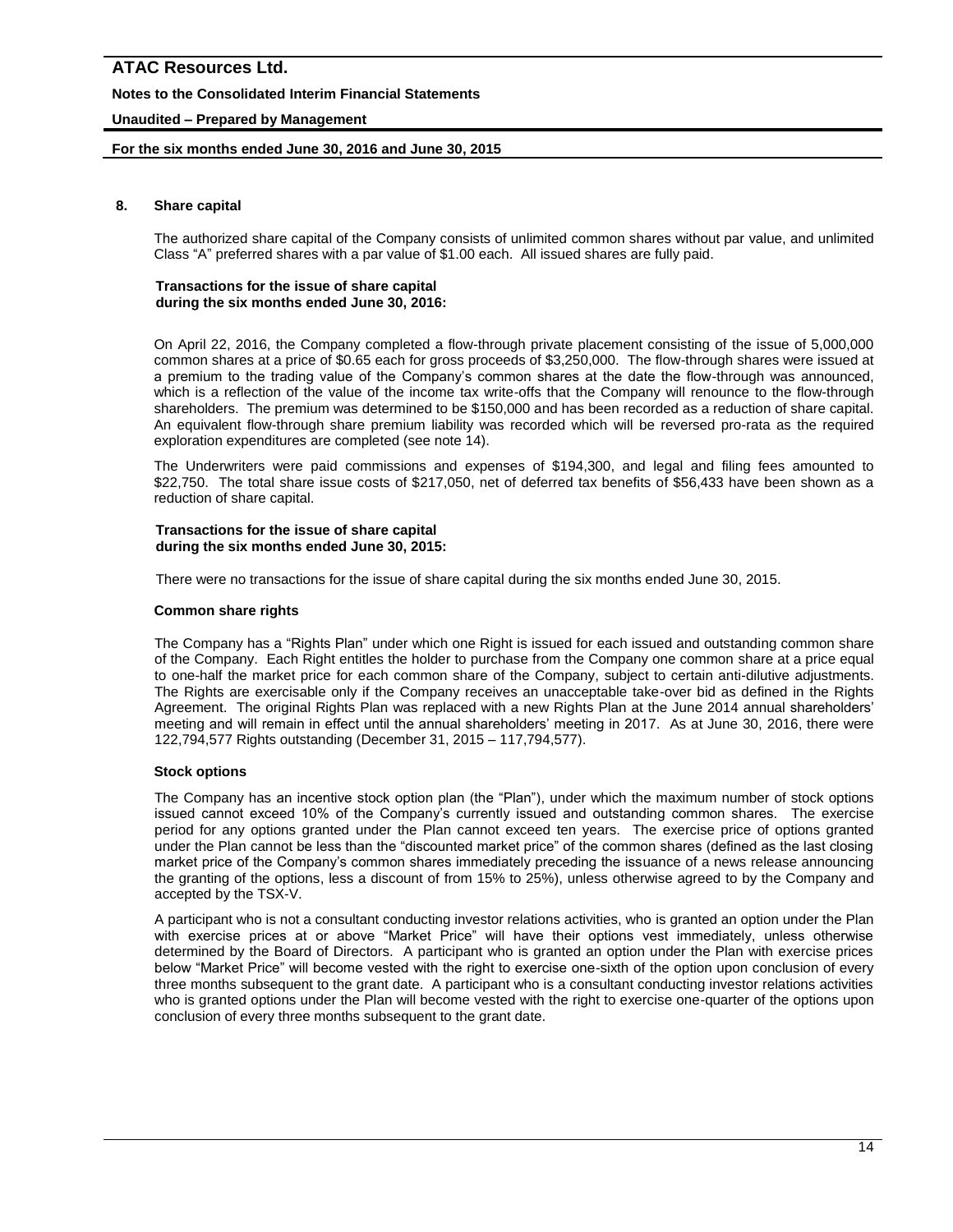### **Notes to the Consolidated Interim Financial Statements**

### **Unaudited – Prepared by Management**

### **For the six months ended June 30, 2016 and June 30, 2015**

# **8.** Share capital (continued)

# **Stock options** (continued)

A summary of the status of the Company's stock options as at June 30, 2016 and December 31, 2015 and changes during the period and year then ended is as follows:

|                                               | Six months ended<br>June 30, 2016                   |      | Year ended<br>December 31, 2015 |                                          |
|-----------------------------------------------|-----------------------------------------------------|------|---------------------------------|------------------------------------------|
|                                               | Weighted<br>average<br>exercise<br>Options<br>price |      | Options                         | Weighted<br>average<br>exercise<br>price |
|                                               | #                                                   | S    | #                               | \$                                       |
| Options outstanding, beginning of period/year | 9,197,000                                           | 1.62 | 8,557,000                       | 1.77                                     |
| Granted                                       | 2,720,000                                           | 0.35 | 1,800,000                       | 0.75                                     |
| Expired/cancelled                             | (3,362,000)                                         | 2.56 | (1,160,000)                     | 1.40                                     |
| Options outstanding, end of period/year       | 8,555,000                                           | 0.85 | 9,197,000                       | 1.62                                     |

As at June 30, 2016, the Company has stock options outstanding and exercisable as follows:

| Options<br>outstanding<br># | Options<br>exercisable<br># | Exercise<br>price<br>\$ | Expiry date      |
|-----------------------------|-----------------------------|-------------------------|------------------|
| 1,840,000                   | 1,840,000                   | 1.80                    | January 29, 2018 |
| 2,195,000                   | 2,195,000                   | 0.75                    | February 3, 2019 |
| 1,800,000                   | 1,800,000                   | 0.75                    | January 23, 2020 |
| 2,470,000                   | 617,500                     | 0.31                    | January 21, 2021 |
| 250,000                     | -                           | 0.76                    | June 7, 2021     |
| 8,555,000                   | 6,452,500                   |                         |                  |

The following table summarizes information about the stock options outstanding at June 30, 2016:

| Range of<br>prices | Options   | Weighted average<br>remaining life | Weighted average<br>exercise price |
|--------------------|-----------|------------------------------------|------------------------------------|
|                    | #         | vears                              |                                    |
| 0.31               | 2,470,000 | 4.56                               | 0.31                               |
| $0.75 - 0.76$      | 4,245,000 | 3.14                               | 0.75                               |
| 1.80               | 1,840,000 | 1.58                               | 1.80                               |
|                    | 8,555,000 | 3.22                               | 0.85                               |

During the six months ended June 30, 2016, 2,720,000 stock options (2015 – 1,800,000) were granted to Officers, Directors, related company employees and consultants. The Company has recorded the fair value of all options granted during the periods using the Black-Scholes option pricing model. Share-based payment costs were calculated using the following weighted average assumptions: expected life of options - five years (2015 - five years), stock price volatility – 75.89% (2015 - 87.51%), no dividend yield (2015 - nil), and a risk-free interest rate yield – 0.70% (2015 - 0.79%). The fair value is particularly impacted by the Company's stock price volatility, determined using data from the previous five years. Using the above assumptions the fair value of options granted during the six months ended June 30, 2016 was \$0.21 per option (2015 - \$0.44), for a total of \$583,089 (2015 - \$795,965). The total share-based payment expense for the six months ended June 30, 2016 was \$292,834 (2015 - \$483,734), which is presented as an operating expense, and includes only options that vested during the periods.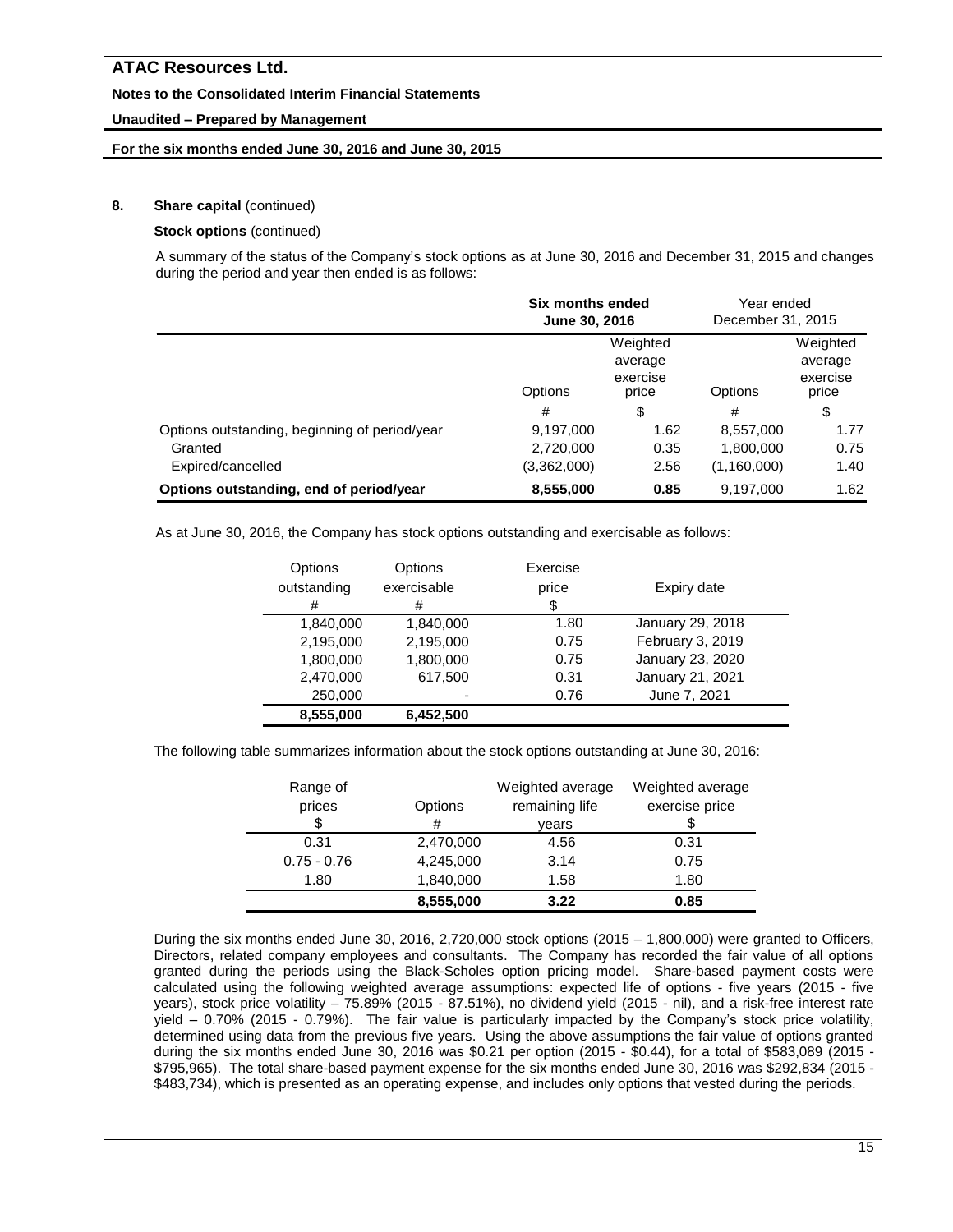### **Notes to the Consolidated Interim Financial Statements**

### **Unaudited – Prepared by Management**

### **For the six months ended June 30, 2016 and June 30, 2015**

### **8.** Share capital (continued)

#### **Stock options** (continued)

During the six months ended June 30, 2016, 1,185,000 options exercisable at \$1.80 per option (2015 - 1,030,000 at \$1.40 per option and 100,000 at \$1.49 per option), expired unexercised. As a result, the original stock based compensation of \$6,987,325 (2015 - \$1,220,046) has been reversed from contributed surplus and credited to deficit.

During the six months ended June 30, 2016, 2,177,000 stock options (2015 – 30,000), were cancelled. As a result, the original stock based compensation of \$4,338,600 (2015 - \$19,115) has been reversed from contributed surplus and credited to deficit.

#### **Warrants**

As an incentive to complete private placements the Company may issue units which include common shares and common share purchase warrants. Using the residual value method the Company determines whether a value should be allocated to the warrants attached to the units sold in completed private placements.

Finders' warrants may be issued as a private placement share issue cost and are valued using the Black-Scholes option pricing model.

A summary of the status of the Company's warrants as at June 30, 2016 and December 31, 2015 and changes during the period and year then ended is as follows:

|                                                           | Six months ended<br>June 30, 2016 |                                       | Year ended<br>December 31, 2015 |                                       |
|-----------------------------------------------------------|-----------------------------------|---------------------------------------|---------------------------------|---------------------------------------|
|                                                           | Warrants<br>#                     | Weighted<br>average<br>exercise price | Warrants<br>#                   | Weighted<br>average<br>exercise price |
| Warrants outstanding, beginning of period/year<br>Expired |                                   | ۰                                     | 1,890,720<br>(1,890,720)        | 2.70<br>2.70                          |
| Warrants outstanding, end of period/year                  |                                   |                                       |                                 |                                       |

#### **Contributed surplus**

Contributed surplus includes the accumulated fair value of stock options recognized as share-based payments and the fair value of finders' warrants issued on private placements. Contributed surplus is increased by the fair value of these items on vesting and is reduced by corresponding amounts when the options or warrants expire, or are exercised or cancelled. Contributed surplus is comprised of the following:

| 16,033,105  |
|-------------|
| 483,734     |
| (1,220,046) |
| (19, 115)   |
| 15,277,678  |
|             |
| 15,609,330  |
| 292,834     |
| (6,987,325) |
| (4,338,600) |
| 4,576,239   |
|             |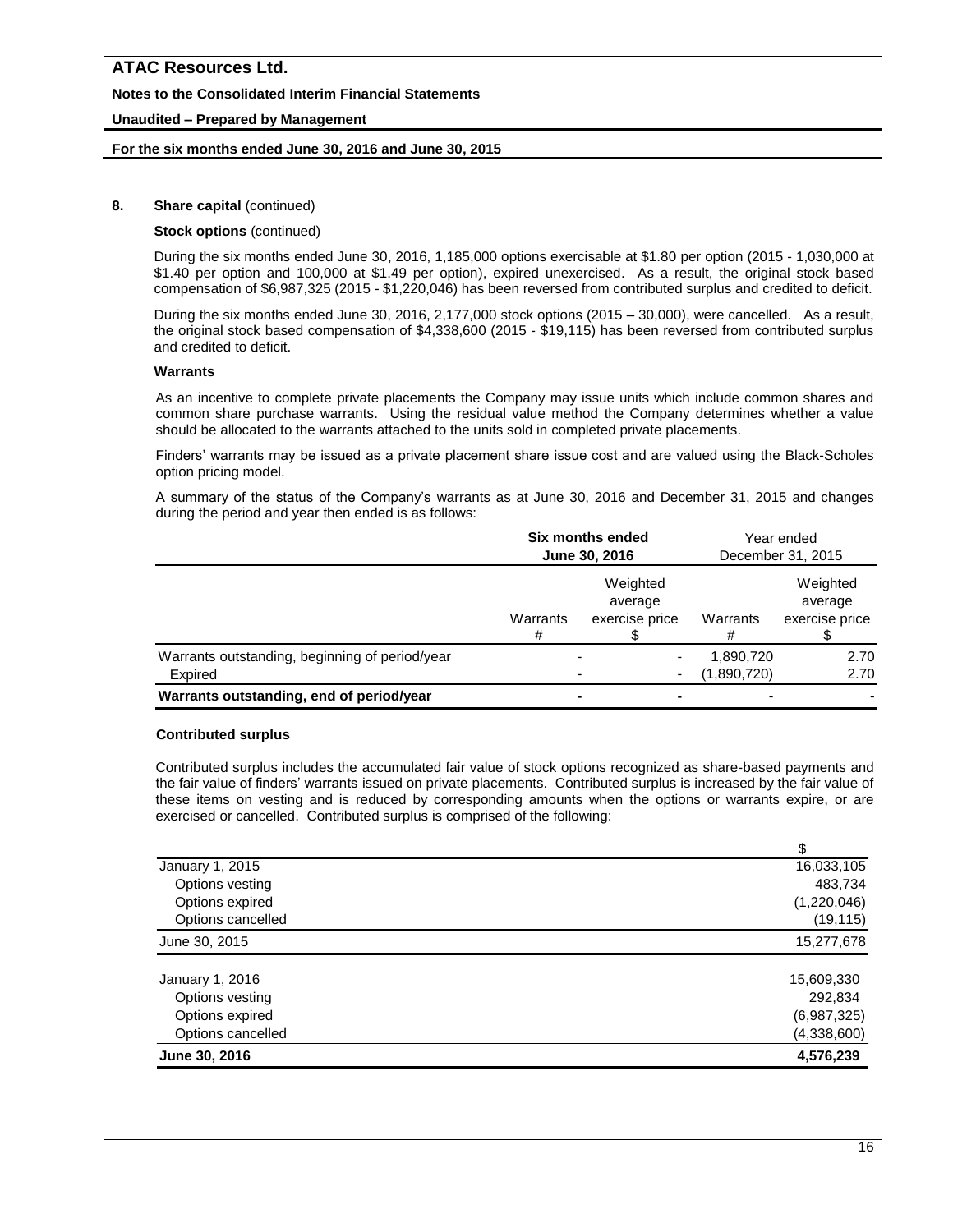#### **Notes to the Consolidated Interim Financial Statements**

#### **Unaudited – Prepared by Management**

#### **For the six months ended June 30, 2016 and June 30, 2015**

#### **9. Loss per share**

The calculation of basic and diluted loss per share for six months ended June 30, 2016 was based on the loss attributable to common shareholders of \$702,406 (2015 - \$966,431) and a weighted average number of common shares outstanding of 119,461,244 (2015 – 117,794,577).

All stock options were excluded from the diluted weighted average number of common shares calculation, as their effect would have been anti-dilutive.

#### **10. Related party payables and transactions**

A number of key management personnel and Directors hold positions in other entities that result in them having control or significant influence over the financial or operating policies of those entities. There were no loans to key management personnel or Directors, or entities over which they have control or significant influence during the six months ended June 30, 2016 or June 30, 2015.

A number of key management personnel and Directors, or their related entities, transacted with the Company in the reporting periods. The terms and conditions of these transactions were no more favorable than those available, or which might reasonably be expected to be available, on similar transactions with non-related entities, on an arm's length basis.

Key management personnel and Directors receive no salaries, non-cash benefits (other than incentive stock options), or other remuneration directly from the Company, other than noted below, and there are no employment contracts with them that cannot be terminated without penalty on thirty days advance notice. Key management personnel and Directors participate in the Company's stock option plan.

During the six months ended June 30, 2016, 1,650,000 stock options (2015 - 975,000) were granted to key management personnel and Directors having a fair value on issue of \$380,905 (2015 - \$431,148). Of the new options, 1,400,000 are exercisable at \$0.31 each until January 21, 2021 and vest over a one year period ending January 21, 2017. The other 250,000 options are exercisable at \$0.76 each until June 7, 2021 and vest over a one year period ending June 7, 2017.

During the six months ended June 30, 2016, 1,245,000 management personnel and Director stock options (2015 – nil), exercisable at \$3.00 each until March 23, 2017, having a fair value on issue of \$2,490,000, were surrendered and cancelled.

The Company transacted with the following related parties:

- **(a)** Archer, Cathro & Associates (1981) Limited ("Archer Cathro") is a geological consulting firm that is a related party through its management contracts, which confer significant influence over operations. Charges are for property location, acquisition, exploration, management, and office rent and administration. The charges by Archer Cathro also include the services of Graham Downs, who is the Company's President and CEO and Julia Lane, who is the Company's Vice President of Exploration and a minority shareholder of Archer Cathro.
- **(b)** Glenn Yeadon is a Director and the Company's Secretary. He controls Glenn R. Yeadon Personal Law Corporation ("Yeadon Law Corp."), which provides the Company with legal services.
- **(c)** Larry Donaldson is the Company's CFO. He is a partner of Donaldson Grassi, Chartered Professional Accountants, a firm in which he has significant influence. Donaldson Grassi provides the Company with accounting and tax services.
- **(d)** Douglas Goss is a Director and the Company's Chairman of the Board. He controls Douglas O. Goss Professional Corporation ("D. Goss Corporation"), which provides consulting services to the Company.
- **(e)** Ian Talbot is the Company's COO. He provides the Company with management services.
- **(f)** Robert Carne is a Company Director. He controls Carvest Holdings Ltd. ("Carvest"), which provides geological consulting services to the Company.
- **(g)** Helmut Wober was a Company Director. He provided the Company with engineering services as requested.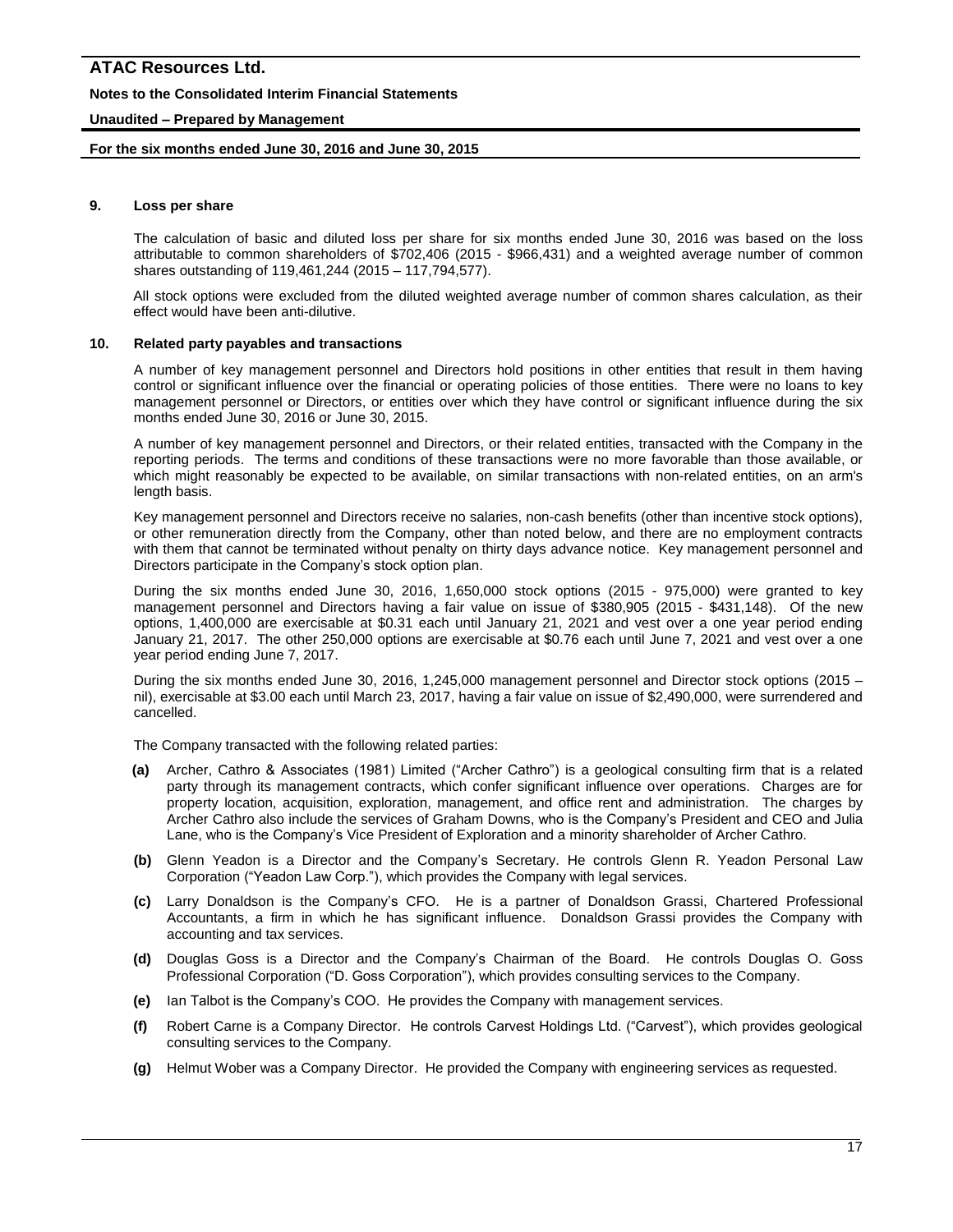### **Notes to the Consolidated Interim Financial Statements**

### **Unaudited – Prepared by Management**

### **For the six months ended June 30, 2016 and June 30, 2015**

#### **10. Related party payables and transactions** (continued)

The aggregate value of transactions and outstanding balances with key management personnel and Directors and entities over which they have control or significant influence were as follows:

|                                     | <b>Transactions</b><br>6 months ended<br><b>June 30,</b><br>2016<br>\$ | Transactions<br>6 months ended<br>June 30,<br>2015<br>\$ | <b>Balances</b><br>outstanding<br><b>June 30,</b><br>2016<br>\$ | <b>Balances</b><br>outstanding<br>December 31,<br>2015<br>\$ |
|-------------------------------------|------------------------------------------------------------------------|----------------------------------------------------------|-----------------------------------------------------------------|--------------------------------------------------------------|
| Archer, Cathro                      |                                                                        |                                                          |                                                                 |                                                              |
| - geological services               | 561,234                                                                | 546,926                                                  | 459,523                                                         |                                                              |
| - rent and administration           | 212,108                                                                | 214,963                                                  | 80,789                                                          | 30,780                                                       |
|                                     | 773,342                                                                | 761,889                                                  | 540,312                                                         | 30,780                                                       |
| Yeadon Law Corp.                    | 39,743                                                                 | 25.664                                                   | 20.671                                                          | 3,334                                                        |
| Donaldson Grassi                    | 18.650                                                                 | 19.900                                                   | 8,500                                                           | 12,000                                                       |
| D. Goss Corporation                 | 21,000                                                                 | 21,000                                                   |                                                                 | 3,675                                                        |
| lan Talbot                          | 21,000                                                                 | 20.344                                                   |                                                                 | 2,756                                                        |
| Carvest (1)                         | 23,790                                                                 | 57,270                                                   | 18,502                                                          |                                                              |
| Helmut Wober - engineering services | 1,380                                                                  |                                                          |                                                                 |                                                              |
|                                     | 898,905                                                                | 906.067                                                  | 587,985                                                         | 52.545                                                       |

(1) Includes geological services of \$21,035 and other services of \$2,755.

All related party balances are unsecured and are due within thirty days without interest.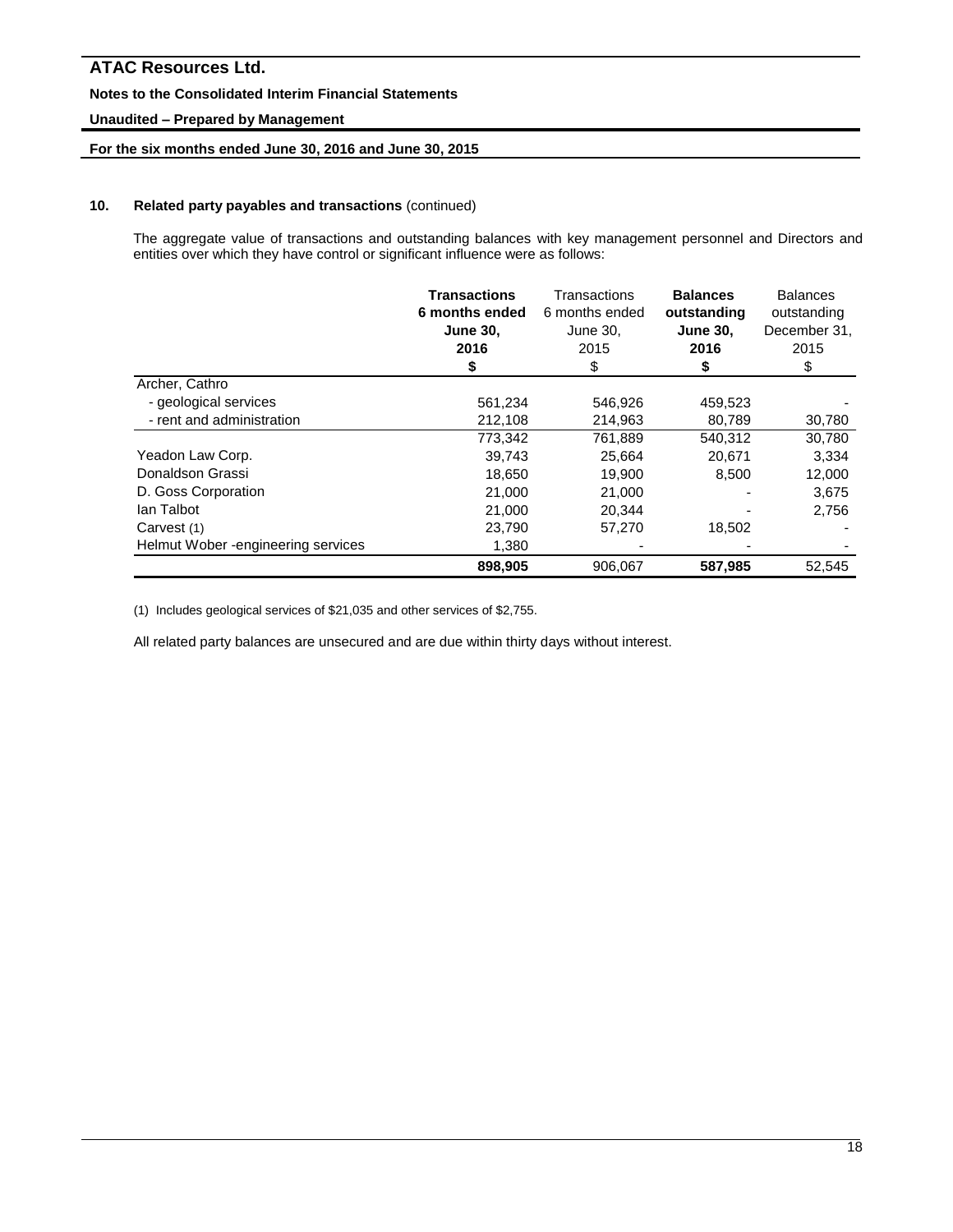#### **Notes to the Consolidated Interim Financial Statements**

#### **Unaudited – Prepared by Management**

#### **For the six months ended June 30, 2016 and June 30, 2015**

### **11. Income taxes**

Income tax expense for the six months ended June 30, 2016 and June 30, 2015 varies from the amount that would be computed from applying the combined federal and provincial income tax rate to loss before income taxes as follows:

|                                                           | <b>June 30,</b><br>2016 | June 30,<br>2015 |
|-----------------------------------------------------------|-------------------------|------------------|
|                                                           | S                       | \$               |
| Loss before income taxes                                  | (604, 861)              | (935, 887)       |
| Statutory Canadian corporate tax rate                     | 26.0%                   | 26.0%            |
| Anticipated income tax recovery                           | 157.264                 | 243.331          |
| Change in tax resulting from:                             |                         |                  |
| Unrecognized items for tax purposes                       | (69, 482)               | (125, 886)       |
| Tax benefits to be renounced on flow-through expenditures | (185,327)               | (147, 989)       |
| Net deferred income tax expense                           | (97, 545)               | (30, 544)        |

The significant components of the Company's deferred income tax liability are as follows:

|                                            | <b>June 30.</b><br>2016 | December 31,<br>2015 |
|--------------------------------------------|-------------------------|----------------------|
| Unrealized losses on marketable securities | 50.874                  | 57.529               |
| Mineral property interests                 | (15,684,079)            | (15, 457, 741)       |
| Unclaimed investment tax credits           | 872.395                 | 872,395              |
| Non-capital loss carry forwards            | 2,577,467               | 2,429,792            |
| Capital loss carry forwards                | 42.697                  | 42.697               |
| Share issue costs                          | 157,961                 | 153,753              |
| Net deferred income tax liability          | (11, 982, 685)          | (11, 901, 575)       |

As at June 30, 2016 the Company has non-capital loss carry forwards of approximately \$9,913,000 of which \$7,000 will expire in 2028, \$471,000 in 2029, \$1,175,000 in 2030, \$1,666,000 in 2031 and \$6,594,000 thereafter.

As at June 30, 2016 the Company has unused capital losses of \$328,437, which have no expiry date and can only be used to reduce future income from capital gains.

As at June 30, 2016 the Company has unclaimed resource and other deductions in the amount of \$34,472,059 (December 31, 2015 - \$33,827,255), which may be deducted against future taxable income.

As at June 30, 2016 there are share issue costs totaling \$607,542 (December 31, 2015 - \$591,362), which have not been claimed for income tax purposes.

As at June 30, 2016 the Company has unused investment tax credits totaling \$1,178,912, (December 31, 2015 - \$1,178,912), which have not been claimed for income tax purposes. \$957,999 of the tax credits expire in 2032 and \$220,913 in 2033.

Income tax attributes are subject to review, and potential adjustments, by tax authorities.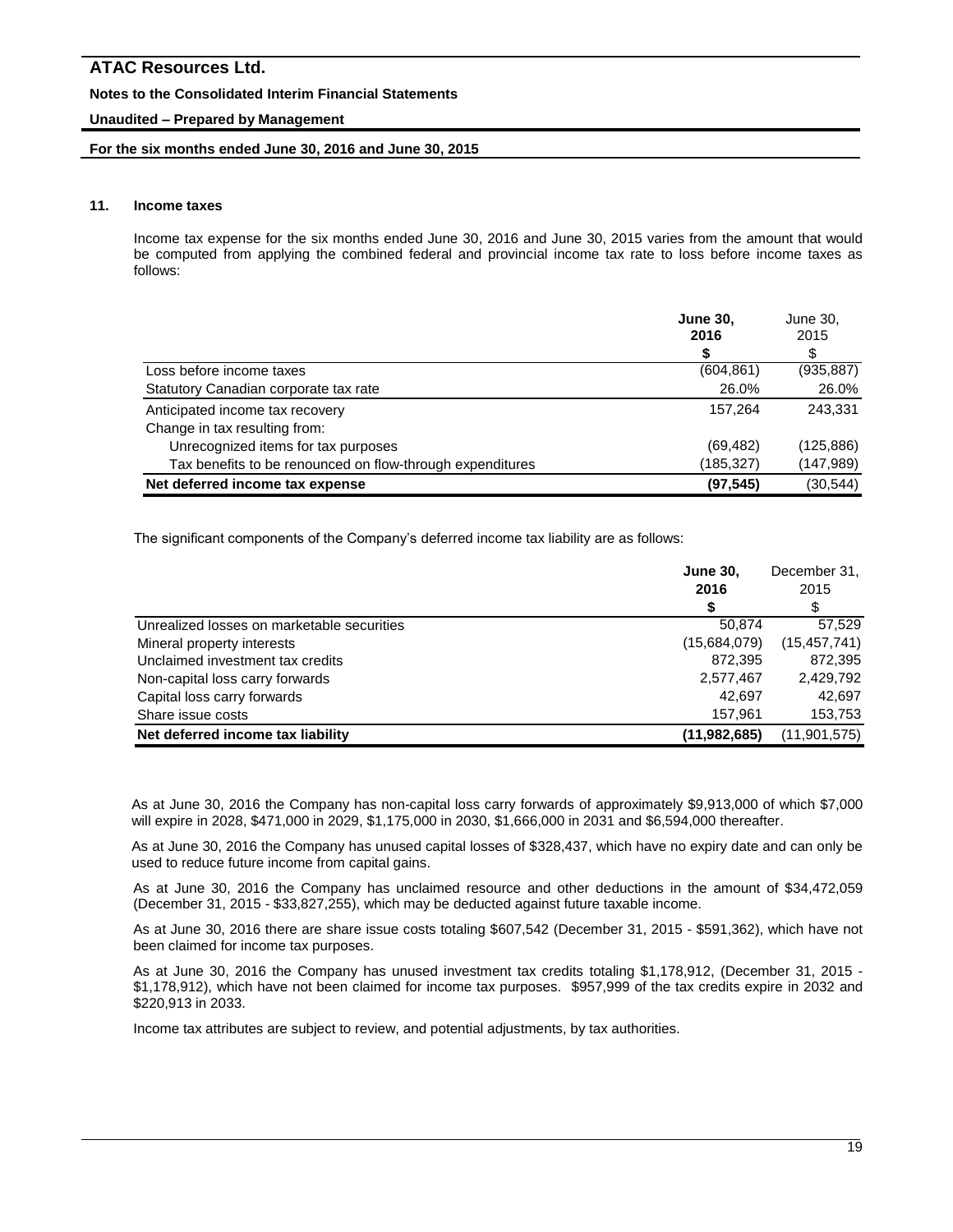### **Notes to the Consolidated Interim Financial Statements**

### **Unaudited – Prepared by Management**

### **For the six months ended June 30, 2016 and June 30, 2015**

### **12. Supplemental cash flow information**

Changes in non-cash operating working capital during the six months ended June 30, 2016 and June 30, 2015 were comprised of the following:

|                                          | <b>June 30,</b> | June 30,  |
|------------------------------------------|-----------------|-----------|
|                                          | 2016            | 2015      |
|                                          |                 |           |
| Receivables and prepayments              | (43, 224)       | (24, 831) |
| Accounts payable and accrued liabilities | (39, 364)       | (27, 391) |
| Accounts payable to related parties      | 69.417          | 37,539    |
| Net change                               | (13, 171)       | (14, 683) |

The Company incurred non-cash financing and investing activities during the six months ended June 30, 2016 and June 30, 2015 as follows:

|                                                                | <b>June 30,</b><br>2016 | June 30,<br>2015 |  |
|----------------------------------------------------------------|-------------------------|------------------|--|
|                                                                | \$                      | S                |  |
| Non-cash financing activity                                    |                         |                  |  |
| Share capital reduced by flow-through share premium            | 150,000                 |                  |  |
| Non-cash investing activities:                                 |                         |                  |  |
| Deferred exploration expenditures included in accounts payable |                         |                  |  |
| and related party payables                                     | 505,227                 | 632,778          |  |
| Deferred exploration expenditures included in Yukon mineral    |                         |                  |  |
| exploration grant receivable                                   | (4,214)                 |                  |  |
|                                                                | 501,013                 | 632.778          |  |

During the six months ended June 30, 2016 and June 30, 2015 no amounts were paid for interest or income tax expenses.

#### **13. Financial risk management**

#### **Capital management**

The Company is a junior exploration company and considers items included in shareholders' equity as capital. The Company has no debt and does not expect to enter into debt financing. The Company manages its capital structure and makes adjustments to it in light of changes in economic conditions and the risk characteristics of underlying assets. In order to maintain or adjust its capital structure, the Company may issue new shares, purchase shares for cancellation pursuant to normal course issuer bids or make special distributions to shareholders. The Company is not subject to any externally imposed capital requirements and does not presently utilize any quantitative measures to monitor its capital. The Company's capital structure as at June 30, 2016 is comprised of shareholders' equity of \$99,867,547 (December 31, 2015 - \$97,337,736).

The Company currently has no source of revenues. In order to fund future projects and pay for administrative costs, the Company will spend its existing working capital and raise additional funds as needed. The Company's ability to continue as a going concern on a long term basis and realize its assets and discharge its liabilities in the normal course of business rather than through a process of forced liquidation is primarily dependent upon its ability to sell or option its mineral properties and its ability to borrow or raise additional financing from equity markets.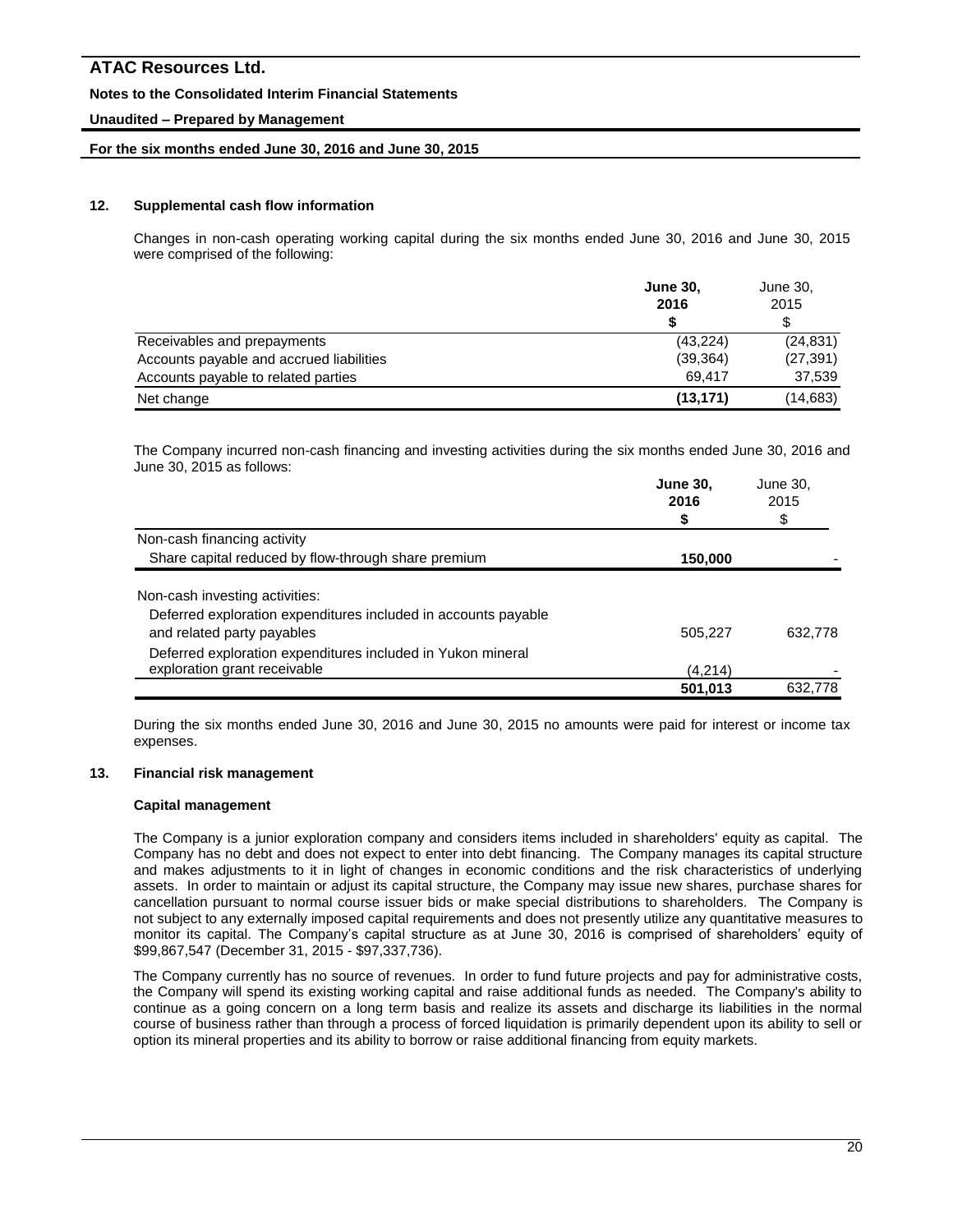### **Notes to the Consolidated Interim Financial Statements**

### **Unaudited – Prepared by Management**

#### **For the six months ended June 30, 2016 and June 30, 2015**

#### **13. Financial risk management** (continued)

#### **Financial instruments - fair value**

The Company's financial instruments consist of cash and cash equivalents, other receivables, marketable securities, accounts payable and accrued liabilities, and accounts payable to related parties.

The carrying value of accounts payable and accrued liabilities and accounts payable to related parties approximated their fair value because of the short-term nature of these instruments.

Financial instruments measured at fair value on the statement of financial position are summarized into the following fair value hierarchy levels:

- Level 1: quoted prices (unadjusted) in active markets for identical assets or liabilities.
- Level 2: inputs other than quoted prices included within Level 1 that are observable for the asset or liability, either directly (i.e. as prices) or indirectly (i.e. derived from prices).
- Level 3: inputs for the asset or liability that are not based on observable market data (unobservable inputs).

| Level 1    | Level 2 | Level 3 | Total      |
|------------|---------|---------|------------|
|            |         |         |            |
|            |         |         |            |
| 17,535,921 |         |         | 17,535,921 |
| 110,489    |         |         | 110,490    |
| 17,646,410 |         |         | 17,646,411 |
|            |         |         |            |
| 15,938,120 |         |         | 15,938,120 |
| 59,302     |         |         | 59,303     |
| 15,997,422 |         |         | 15,997,423 |
|            |         |         |            |

#### **Financial instruments - risk**

The Company's financial instruments are exposed to certain financial risks, including credit risk, interest rate risk, market risk, and liquidity risk.

#### **(a) Credit risk**

The Company is exposed to credit risk by holding cash and cash equivalents. This risk is minimized by holding the funds in Canadian banks and credit unions or with Canadian governments. The Company has minimal accounts receivable exposure, and its various refundable credits are due from Canadian governments.

#### **(b) Interest rate risk**

The Company is exposed to interest rate risk because of fluctuating interest rates. Fluctuations in market rates do not have a significant impact on the Company's operations due to the short term to maturity and no penalty cashable feature of its cash equivalents. For the six months ended June 30, 2016 every 1% fluctuation in interest rates up or down would have impacted loss for the period, up or down, by approximately \$84,000 (2015 - \$90,000) before income taxes.